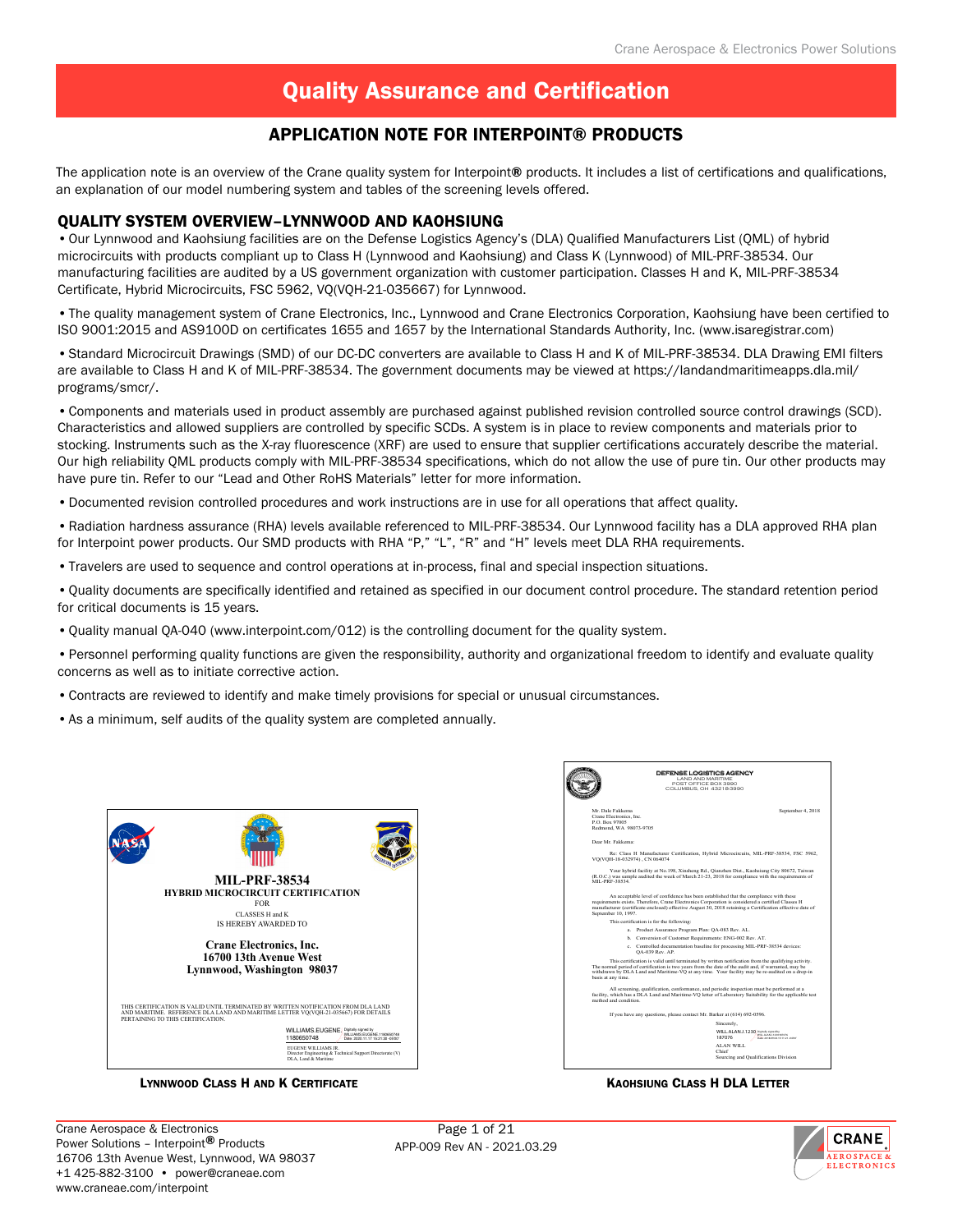#### Application Note for Interpoint® Products

#### QUALITY ASSURANCE CERTIFICATIONS AND STANDARDS LYNNWOOD AND KAOHSIUNG

•ANSI/ESD S20.20—Electrostatic Discharge Control Program. We use a multi-level ESD damage prevention approach including operator training, continuously monitoring wrist grounding-straps, static dissipative smocks for personnel, static dissipative work surfaces and floors, air ionizers at work stations and faraday cages for parts movement.

- •ANSI/IPC-A-600—Acceptability of Printed Boards
- •ANSI/IPC-A-610—Acceptability of Electronic Assemblies. The Lynnwood facility has IPC-610 certified operators.
- •ANSI-Z540—Calibration Laboratories and Measuring and Test Equipment—General Requirements
- •ASQC-Z1.4—Procedures, Sampling and Tables for Inspection by Attributes

•ISO 9001/AS9100 Quality Systems—Model for quality assurance in design, development, production, installation, and servicing. Lynnwood and Kaohsiung facilities are registered with International Standards Authority (ISA) accredited by ANAB.

•ISO 14644—Cleanrooms and Controlled Environments. Particle count monitoring, laminar flow benches and contamination preventing smocks for personnel all contribute to maintaining the required levels of cleanliness.

•MIL-STD-883—Test Method Standard for Microcircuits

•MIL-PRF-38534—Hybrid Microcircuits, General Specifications for

•Quality Certification—Employees who work with products are individually certified in the required skills. Training and certification are documented and records are maintained. Inspectors are tested for color vision and visual acuity.

•QML-38534—Qualified Manufacturer's List of Products Qualified under Performance Specification MIL-PRF-38534 Hybrid Microcircuits, General Requirements for

•Restriction of Hazardous Substances (RoHS), Waste Electrical and Electronic Equipment (WEEE) and Registration, Evaluation, and Authorization of Chemicals (REACh) are addressed in "Lead and Other RoHS Materials".

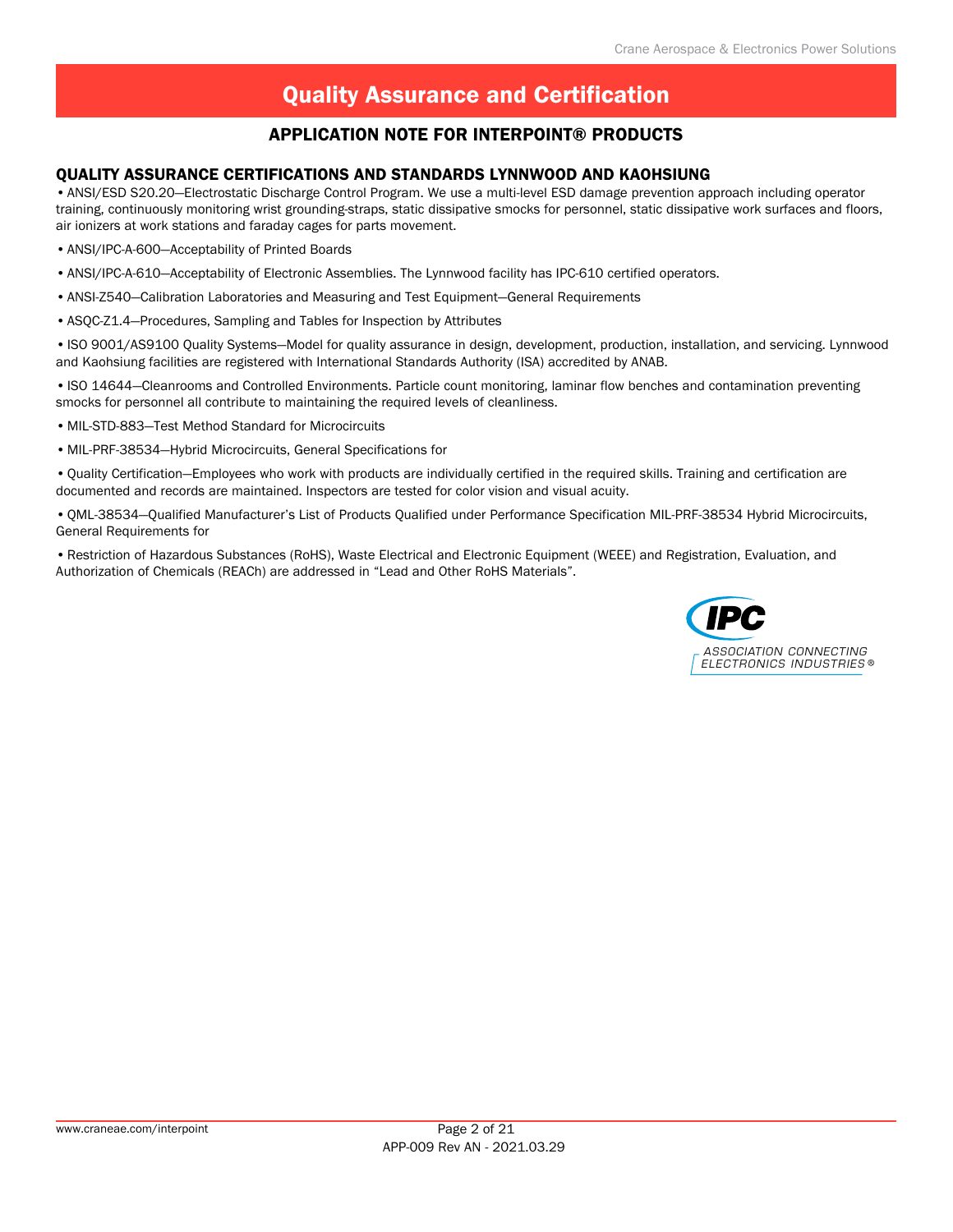#### Application Note for Interpoint® Products

PART NUMBERING Our part numbering indicates the series (family), input voltage, output voltage, number of outputs, package configuration and screening level. The screening and RHA levels found in this Quality Assurance document appear at the right end of the part number. Products with standard screening do not have a screening level in the part number: e.g. MTR2812D is the MTR Series™ 28 volt input (nominal), ±12 volt outputs, flanged package and standard screening. Refer to individual datasheets to determine what screening options are available for a particular product. Screening methods are referenced to MIL-STD-883 per MIL-PRF-38534.

The example shows an MTR, 28 Vin, ±12 Vout, flanged case with /883 (Class H) screening. MTR2812D/883 is a model in the MTR Series™.



| TABLE 1: ENVIRONMENTAL SCREENING (NON SPACE) |                                                                                                                                                               |  |  |  |  |  |  |  |  |
|----------------------------------------------|---------------------------------------------------------------------------------------------------------------------------------------------------------------|--|--|--|--|--|--|--|--|
| SCREENING ( / )                              | DESCRIPTION                                                                                                                                                   |  |  |  |  |  |  |  |  |
| 883                                          | Class H, OML, has an SMD number, marked with "OML".<br>Class H, OML, products that do not have an SMD number,<br>marked with "CH". Qualified by similarity.   |  |  |  |  |  |  |  |  |
| SX <sup>1,2</sup>                            | MIL-STD-883 screening, non OML, marked with "SX".                                                                                                             |  |  |  |  |  |  |  |  |
| FS <sup>2</sup>                              | Extended screening, per the product's datasheet.                                                                                                              |  |  |  |  |  |  |  |  |
| Standard <sup>2</sup>                        | Standard screening, per the product's datasheet.                                                                                                              |  |  |  |  |  |  |  |  |
| MIL-PRF-38534.                               | 1. "SX"" screening is only available on specific models. Refer to the Series' datasheet.<br>2. Non-compliant products may not meet all of the requirements of |  |  |  |  |  |  |  |  |

The example below shows an SMHF, 28 Vin, +5 Vout, flanged case, Class K screening and RHA level R. SMHF2805SF/KR is a model in the SMHF Series™.



|           | TABLE 2: SCREENING AND RHA LEVELS, SPACE PRODUCTS                                                                                                                                     |
|-----------|---------------------------------------------------------------------------------------------------------------------------------------------------------------------------------------|
| LEVEL     | <b>DESCRIPTION OF LEVELS</b>                                                                                                                                                          |
| <b>KR</b> | Class K, OML, RHA level R, 100 krad(Si)                                                                                                                                               |
| KL        | Class K, OML, RHA level L, 50 krad(Si)                                                                                                                                                |
| KP        | Class K, OML, RHA level P, 30 krad(Si)                                                                                                                                                |
| <b>HR</b> | Class H, OML, RHA level R, 100 krad(Si)                                                                                                                                               |
| HL        | Class H, QML, RHA level L, 50 krad(Si)                                                                                                                                                |
| HP        | Class H, QML, RHA level P, 30 krad(Si)                                                                                                                                                |
| KH        | Class K, QML, filters only RHA level H $1$                                                                                                                                            |
| <b>HH</b> | Class H, QML, filters only RHA level H $1$                                                                                                                                            |
| <b>BR</b> | Class K screening, non-QML <sup>2</sup> , RHA level R, 100 krad(Si)                                                                                                                   |
| <b>BL</b> | Class K screening, non-QML <sup>2</sup> , RHA level L, 50 krad(Si)                                                                                                                    |
| <b>BP</b> | Class K screening, non-QML <sup>2</sup> , RHA level P, 30 krad(Si)                                                                                                                    |
| AR        | Class H screening, non-QML <sup>2</sup> , RHA level R, 100 krad(Si)                                                                                                                   |
| <b>AL</b> | Class H screening, non-QML <sup>2</sup> , RHA level L, 50 krad(Si)                                                                                                                    |
| AP        | Class H screening, non-QML <sup>2</sup> , RHA level P, 30 krad(Si)                                                                                                                    |
| OO        | Space prototype, screening (non-QML $^2$ ) per the product's<br>datasheet. "O" in the RHA designator position in Interpoint<br>model numbers indicates DLA RHA "-" defined as no RHA. |
| Notoc     |                                                                                                                                                                                       |

Notes

1. RHA "H" applies to filters only. Our EMI filters are designed with passive components providing maximum tolerance for space environment requirements. RHA "H" is defined as radiation tolerant up to 1000 krad(Si) total dose.

2. Non-QML products "O" may not meet all of the requirements of MIL-PRF-38534.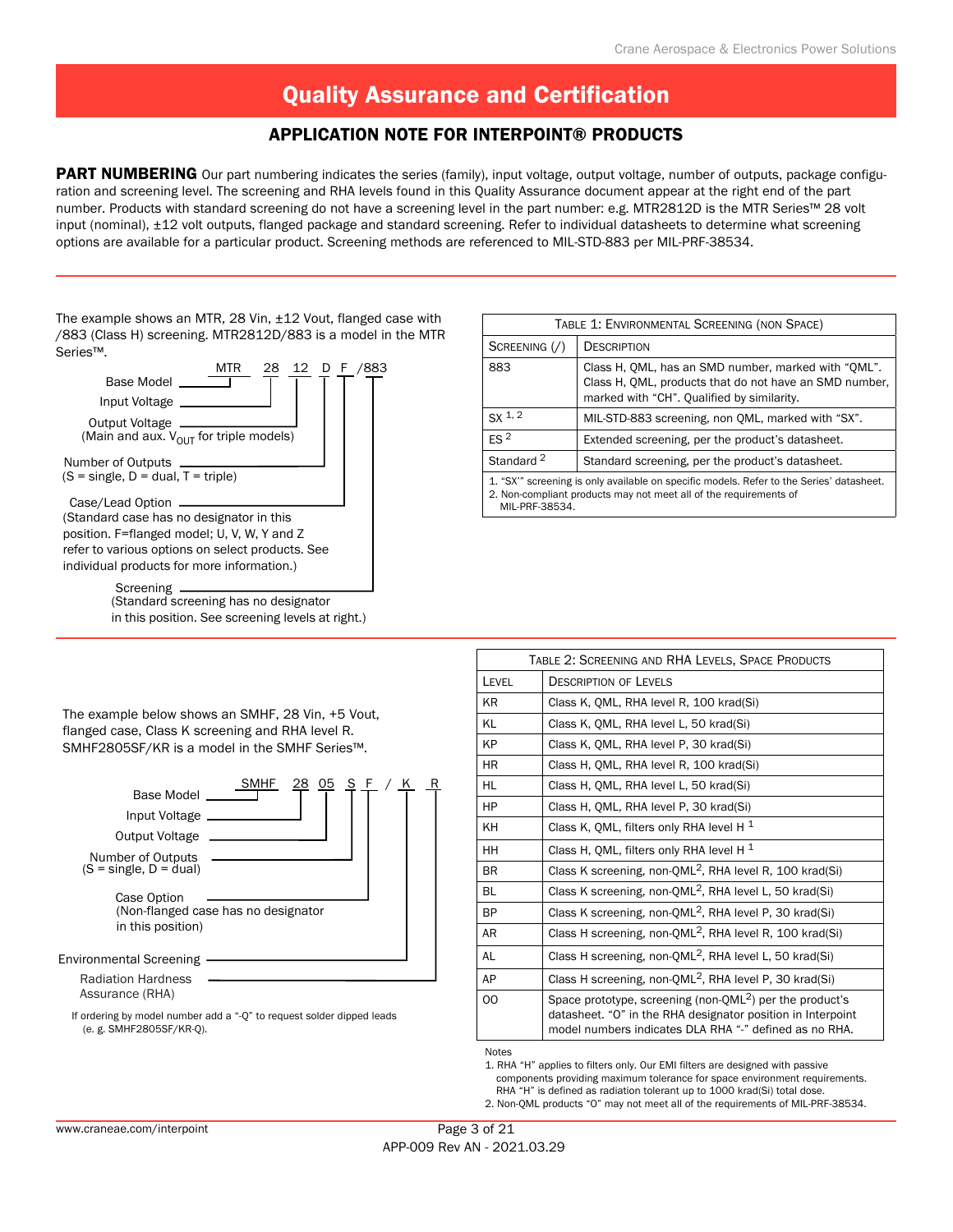#### Application Note for Interpoint® Products

#### SCREENING TABLES

| "Table 3: Environmental Screening Space DC-DC Converters Prototype, Class H and K"page 5      |
|-----------------------------------------------------------------------------------------------|
| "Table 4: Space Radiation Hardness Assurance DC-DC Converters Class H and K, RHA P, L and R"  |
| "Table 5: Environmental Screening Space DC-DC Converters Prototype, A and B" page 7           |
| "Table 6: Space Radiation Hardness Assurance DC-DC Converters A and B non-QML RHA P, L and R" |
| "Table 7: Environmental Screening Space EMI Filters Prototype, Class H and K, RHA H" page 9   |
| "Table 8: Environmental Screening High Reliability DC-DC Converters and                       |
|                                                                                               |
|                                                                                               |
|                                                                                               |
|                                                                                               |
| page 18                                                                                       |
|                                                                                               |

1. Referenced MIL-PRF-38534 table is listed in parentheses.

2, Table E applies to purchased magnetics. It does not apply to magnetics made in-house by Crane which are made on a qualified line and do not require additional Element Evaluation.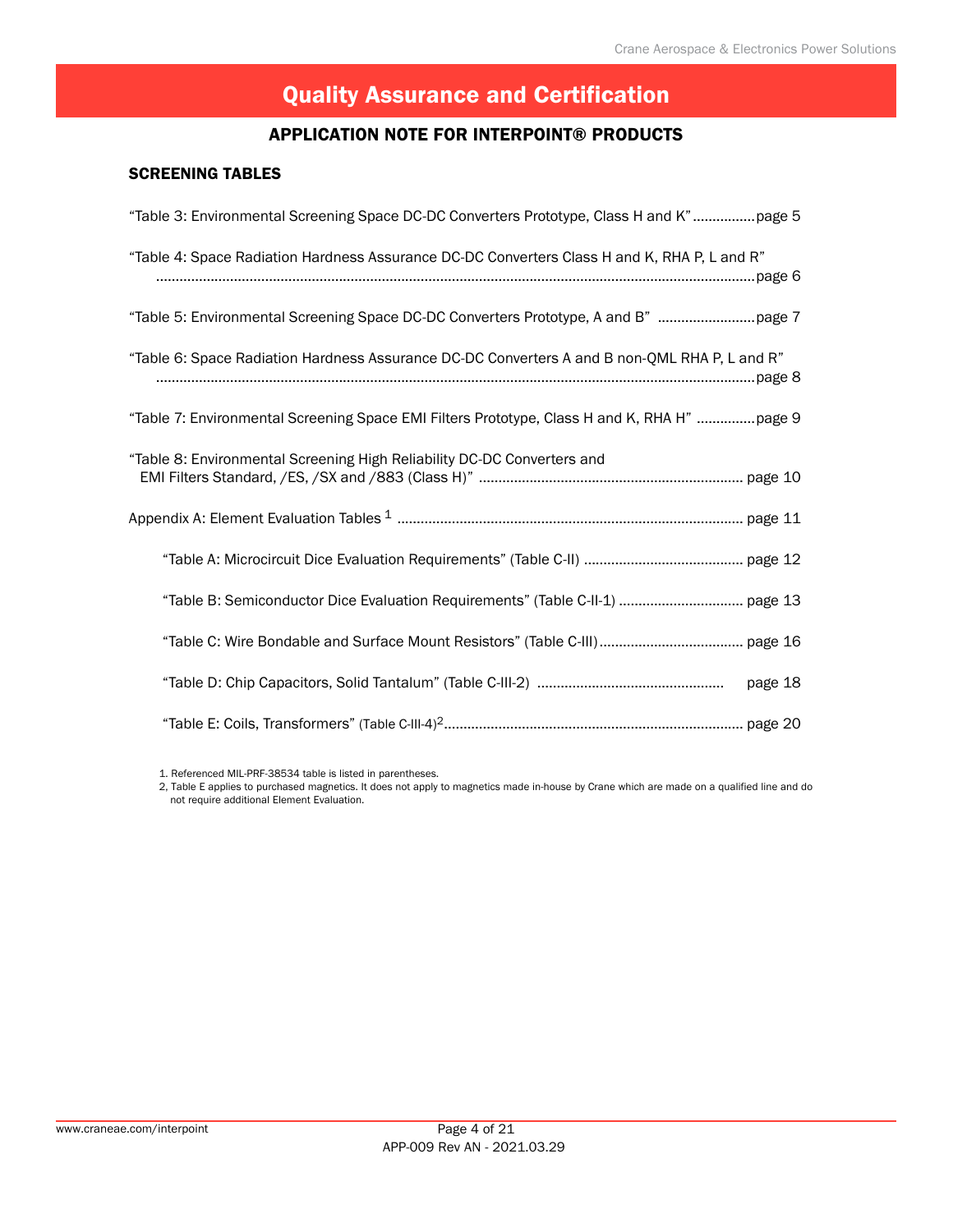#### Application Note for Interpoint® Products

Table is for reference only. See individual Series' datasheets for specific screening.

# ENVIRONMENTAL SCREENING SPACE DC-DC CONVERTERS PROTOTYPE, CLASS H AND K

|                                                        | NON-QML <sup>1</sup>           |                             | QML 2, 3                    |
|--------------------------------------------------------|--------------------------------|-----------------------------|-----------------------------|
| <b>TEST PERFORMED</b>                                  | PROTOTYPE $($ /0) <sup>4</sup> | CLASS $H$ ( $/H$ )          | CLASS $K$ $//K)$            |
| Non-destruct wire bond pull, Method 2023               |                                | $\blacksquare$              |                             |
| Pre-cap Inspection, Method 2017, 2032                  | п                              | П                           | П                           |
| <b>Temperature Cycle (10 times)</b>                    |                                |                             |                             |
| Method 1010, Cond. C, -65°C to +150°C, ambient         | п                              | П                           | ∎                           |
| <b>Constant Acceleration</b>                           |                                |                             |                             |
| Method 2001, 3000 g                                    | п                              |                             | ■                           |
| PIND, Test Method 2020, Cond. A                        |                                | $\blacksquare$ <sup>5</sup> |                             |
| Pre burn-in test, Group A, Subgroups 1 and 4           | п                              | $\blacksquare$ <sup>5</sup> | п                           |
| Burn-in Method 1015, +125°C case, typical <sup>6</sup> |                                |                             |                             |
| 96 hours                                               | ■                              |                             |                             |
| 160 hours                                              |                                | ■                           |                             |
| 2 x 160 hours (includes mid-BI test)                   |                                |                             | п                           |
| Final Electrical Test, MIL-PRF-38534, Group A,         |                                |                             |                             |
| Subgroups 1 and 4: +25 °C case                         | п                              |                             |                             |
| Subgroups 1 through 6, -55°C, +25°C, +125°C case       |                                | п                           | ■                           |
| Hermeticity Test, Method 1014                          |                                |                             |                             |
| Gross Leak, Cond. B <sub>2</sub> , Kr85                |                                |                             |                             |
| Gross Leak, Cond. C <sub>1</sub> , fluorocarbon        | ■                              | ■                           |                             |
| Fine Leak, Cond. B <sub>1</sub> , Kr85                 |                                |                             | ■                           |
| Fine Leak, Cond. $A_2$ , helium                        | ■                              | П                           |                             |
| Radiography, Method 2012                               |                                |                             | п                           |
| Post Radiography Electrical Test, +25°C case           |                                |                             | $\blacksquare$ <sup>5</sup> |
| <b>Final visual inspection</b>                         |                                |                             |                             |
| Method 2009 of MIL-STD-883                             |                                | ■                           | ■                           |
| Magnification 1X <sup>7</sup>                          | п                              |                             |                             |

Test methods are referenced to MIL-STD-883 as determined by MIL-PRF-38534.

Notes

- 1. Non-QML prototype products may not meet all of the requirements of
- MIL-PRF-38534.
- 2. All processes are QML qualified and performed by certified operators.
- 3. Class H or K QML products that have no SMD number are marked "CHP, CHL, CHR, CKP, CKL or CKR" per MIL-PRF-38534, Table III instead of "QML".
- 4. "O" in the RHA designator position in Interpoint model numbers indicates DLA RHA "-" defined as no RHA.
- 5. Not required by DLA but performed to assure product quality.
- 6. Burn-in temperature designed to bring the case temperature to +125°C minimum. Burn-in is a powered test.
- 7. Visual inspection is performed per an internal document. Product may contain cosmetic irregularities such as dents, dings, scratches, etc. that do not affect form, fit or function.

Table 3: Environmental Screening Space DC-DC Converters Prototype, Class H and K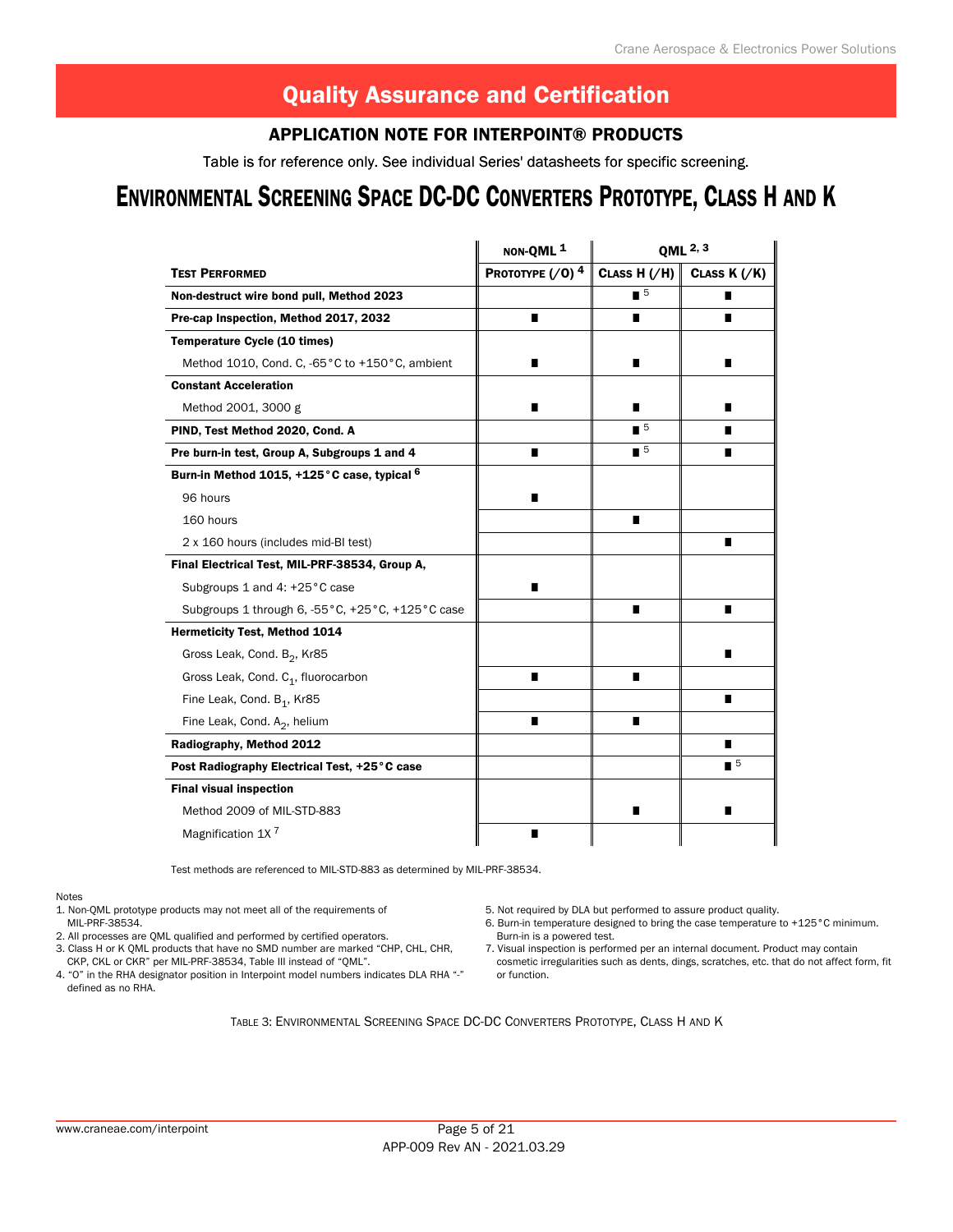#### Application Note for Interpoint® Products

Table is for reference only. See individual Series' datasheets for specific screening.

# **SPACE RADIATION HARDNESS ASSURANCE** DC-DC CONVERTERS CLASS H AND K, RHA <sup>1</sup> P, L AND R

|                                         | QML <sup>2</sup> |                |     |     |                |    |  |  |  |  |  |
|-----------------------------------------|------------------|----------------|-----|-----|----------------|----|--|--|--|--|--|
|                                         |                  | <b>CLASS H</b> |     |     | <b>CLASS K</b> |    |  |  |  |  |  |
| <b>QUALIFICATION PER MIL-STD</b>        | /HP              | /HL            | /HR | /KP | /KL            | ΆR |  |  |  |  |  |
| RHA P: 30 krad(Si) total dose $3, 4$    |                  |                |     |     |                |    |  |  |  |  |  |
| RHA L: 50 krad(Si) total dose $3, 4$    |                  |                |     |     |                |    |  |  |  |  |  |
| RHA R: 100 krad(Si) total dose $3, 4$   |                  |                |     |     |                |    |  |  |  |  |  |
| SEE, LET 86 MeV cm <sup>2</sup> /mg $5$ |                  |                |     |     |                |    |  |  |  |  |  |

Test methods are referenced to MIL-STD-883 as determined by MIL-PRF-38534.

Notes

- 1. DLA has approved the RHA plan for Interpoint power products. Our SMD products with RHA "P", "L" or "R" code meet DLA requirements.
- 2. Class H or K QML products that have no SMD number are marked "CHP, CHL, CHR, CKP, CKL or CKR" per MIL-PRF-38534, Table III instead of "QML".
- 3. Radiation sensitive components internal to the devices are procured with radiation guarantees or undergo radiation lot acceptance testing (RLAT) performed per condition A, method 1019 of MIL-STD-883.
- 4. Representative devices were initially High Dose Rate (HDR) tested using condition A of method 1019 of MIL-STD 883 to ensure RHA designator levels. Representative devices have also been Low Dose Rate (LDR) tested using condition D of method 1019 of MIL-STD-883 to the RHA designator levels. Representative devices will also be re-tested after design or process changes that can affect RHA response of this device.
- 5. Single event testing was performed on a converter to 86 MeV-cm<sup>2</sup>/mg using 15 MeV/ nucleon gold ions with no latch-up, burn-out, functional interrupts, or gate ruptures exhibited. Single event upsets (output voltage transients) may be present up to 86 MeV-cm2/mg.

Table 4: Space Radiation Hardness Assurance DC-DC Converters Class H and K, RHA P, L and R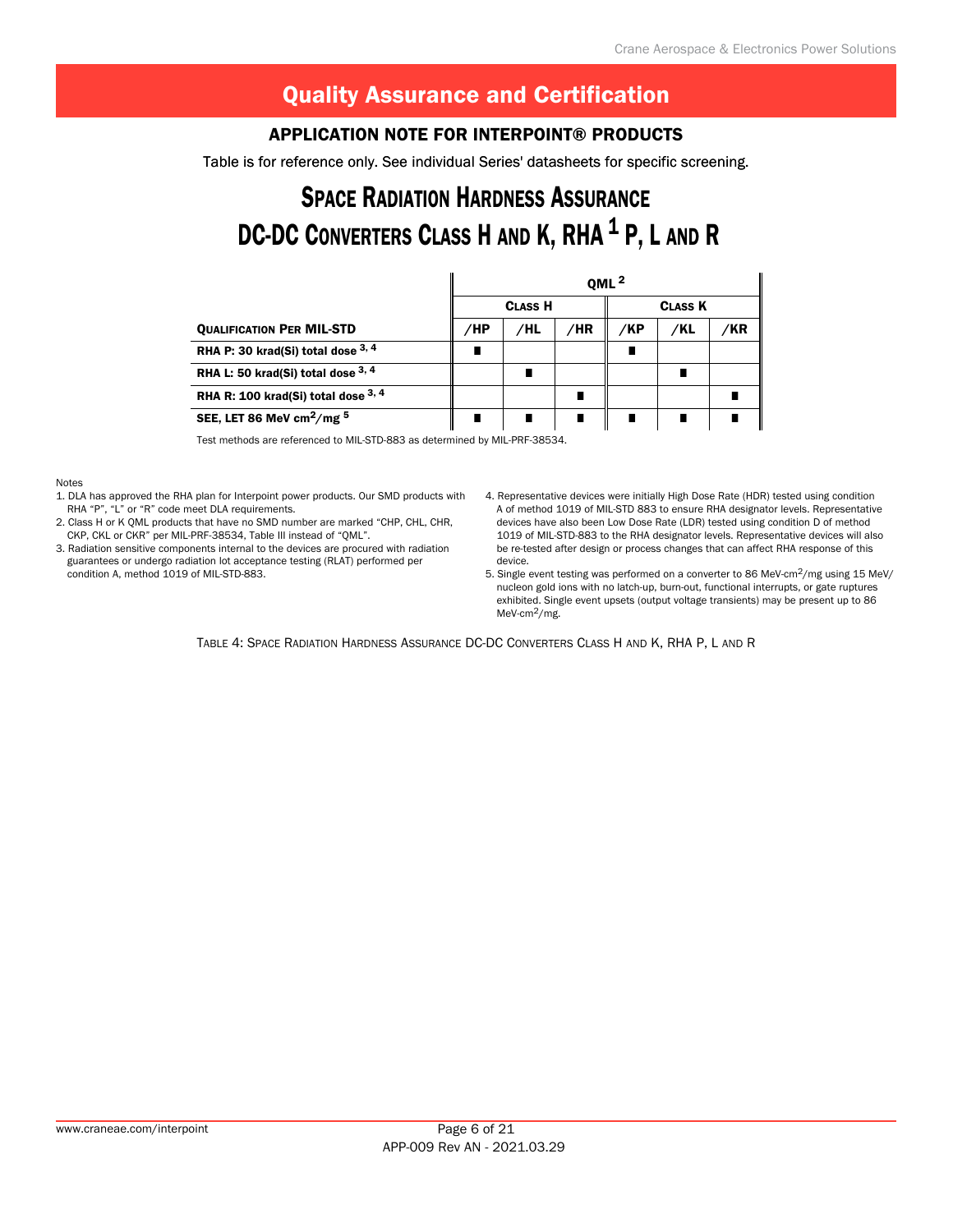#### Application Note for Interpoint® Products

Table is for reference only. See individual Series' datasheets for specific screening.

# Environmental Screening Space DC-DC Converters PROTOTYPE, A AND B.

|                                                     |                  | NON-QML 1, 2                |                             |
|-----------------------------------------------------|------------------|-----------------------------|-----------------------------|
|                                                     | PROTOTYPE        | А                           | B                           |
| <b>TEST PERFORMED</b>                               | /00 <sup>3</sup> | /A                          | /B                          |
| Non-destruct wire bond pull, Method 2023            |                  | $\blacksquare$ <sup>4</sup> |                             |
| Pre-cap Inspection, Method 2017, 2032               | ■                | ■                           |                             |
| Temperature Cycle (10 times)                        |                  |                             |                             |
| Method 1010, Cond. C, -65°C to +150°C, ambient      | ٠                | ▬                           | ٠                           |
| <b>Constant Acceleration</b>                        |                  |                             |                             |
| Method 2001, 3000 g                                 | ■                | ■                           |                             |
| PIND, Test Method 2020, Cond. A                     |                  | $\blacksquare$ <sup>4</sup> |                             |
| Pre burn-in test, Group A, Subgroups 1 and 4        |                  | $\blacksquare$ 4            | ■                           |
| Burn-in Method 1015, +125°C case, typical 5         |                  |                             |                             |
| 96 hours                                            |                  |                             |                             |
| 160 hours                                           |                  | ■                           |                             |
| 2 x 160 hours (includes mid-BI test)                |                  |                             | п                           |
| Final Electrical Test, MIL-PRF-38534, Group A,      |                  |                             |                             |
| Subgroups 1 and 4: +25 °C case                      |                  |                             |                             |
| Subgroups 1 through 6, -55 °C, +25 °C, +125 °C case |                  | п                           | п                           |
| Hermeticity Test, Method 1014                       |                  |                             |                             |
| Gross Leak, Cond. B <sub>2</sub> , Kr85             |                  |                             |                             |
| Gross Leak, Cond. C <sub>1</sub> , fluorocarbon     | ■                | п                           |                             |
| Fine Leak, Cond. B <sub>1</sub> , Kr85              |                  |                             |                             |
| Fine Leak, Cond. A <sub>2</sub> , helium            |                  | ■                           |                             |
| Radiography, Method 2012                            |                  |                             | п                           |
| Post Radiography Electrical Test, +25°C case        |                  |                             | $\blacksquare$ <sup>4</sup> |
| Final visual inspection, Method 2009                |                  |                             |                             |
| Method 2009 of MIL-STD-883                          |                  | ■                           | ٠                           |
| Magnification 1X <sup>6</sup>                       |                  |                             |                             |

Test methods are referenced to MIL-STD-883 as determined by MIL-PRF-38534.

#### Notes

1. Non-QML prototype products may not meet all of the requirements of MIL-PRF-38534.

2. All processes are QML qualified and performed by certified operators. A and B are only available on select models.

3. "O" in the RHA designator position in Interpoint model numbers indicates DLA RHA "-" defined as no RHA.

4. Not required by DLA but performed to assure product quality.

5. Burn-in temperature designed to bring the case temperature to +125°C minimum. Burn-in is a powered test.

6. Visual inspection is performed per an internal document. Product may contain cosmetic irregularities such as dents, dings, scratches, etc. that do not affect form, fit or function.

Table 5: Environmental Screening Space DC-DC Converters Prototype, A and B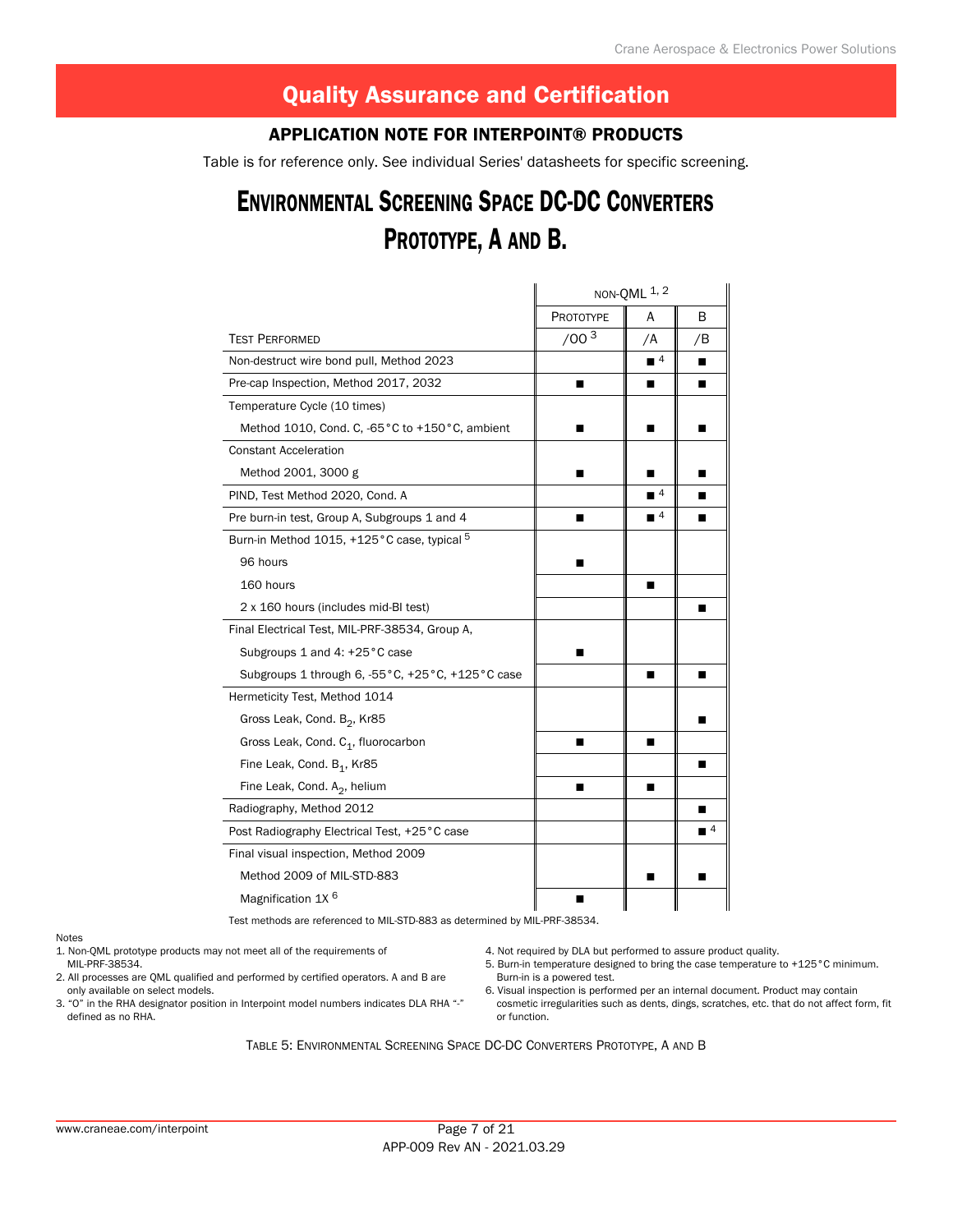#### Application Note for Interpoint® Products

Table is for reference only. See individual Series' datasheets for specific screening.

# Space Radiation Hardness Assurance Screening DC-DC CONVERTERS A AND B, RHA<sup>1</sup> P, L AND R

|                                         | NON-QML <sup>2</sup> |     |     |     |     |     |  |
|-----------------------------------------|----------------------|-----|-----|-----|-----|-----|--|
|                                         |                      | A   |     |     | В   |     |  |
| <b>QUALIFICATION PER MIL-STD</b>        | /AP                  | /AL | /AR | /BP | /BL | /BR |  |
| RHA P: 30 krad(Si) total dose 3,4       | п                    |     |     |     |     |     |  |
| RHA L: 50 krad(Si) total dose $3,4$     |                      |     |     |     |     |     |  |
| RHA R: 100 krad(Si) total dose 3,4      |                      |     |     |     |     |     |  |
| SEE, LET 86 MeV cm <sup>2</sup> /mg $5$ |                      |     |     |     |     |     |  |

Test methods are referenced to MIL-STD-883 as determined by MIL-PRF-38534.

#### Notes

1. DLA has approved the RHA plan for Interpoint power products. Our SMD products with

RHA "P", "L" or "R" code meet DLA requirements. 2. Non-QML products may not meet all of the requirements of MIL-PRF-38534.

3. Radiation sensitive components internal to the devices are procured with radiation guarantees or undergo radiation lot acceptance testing (RLAT) performed per condition A, method 1019 of MIL-STD-883.

- 4. Representative devices were initially High Dose Rate (HDR) tested using condition A of method 1019 of MIL-STD 883 to ensure RHA designator levels. Representative devices have also been Low Dose Rate (LDR) tested using condition D of method 1019 of MIL-STD-883 to the RHA designator levels. Representative devices will also be re-tested after design or process changes that can affect RHA response of this device.
- 5. Single event testing was performed on a converter to 86 MeV-cm<sup>2</sup>/mg using 15 MeV/ nucleon gold ions with no latch-up, burn-out, functional interrupts, or gate ruptures exhibited. Single event upsets (output voltage transients) may be present up to 86 MeV-cm2/mg.

Table 6: Space Radiation Hardness Assurance DC-DC Converters A and B non-QML RHA P, L and R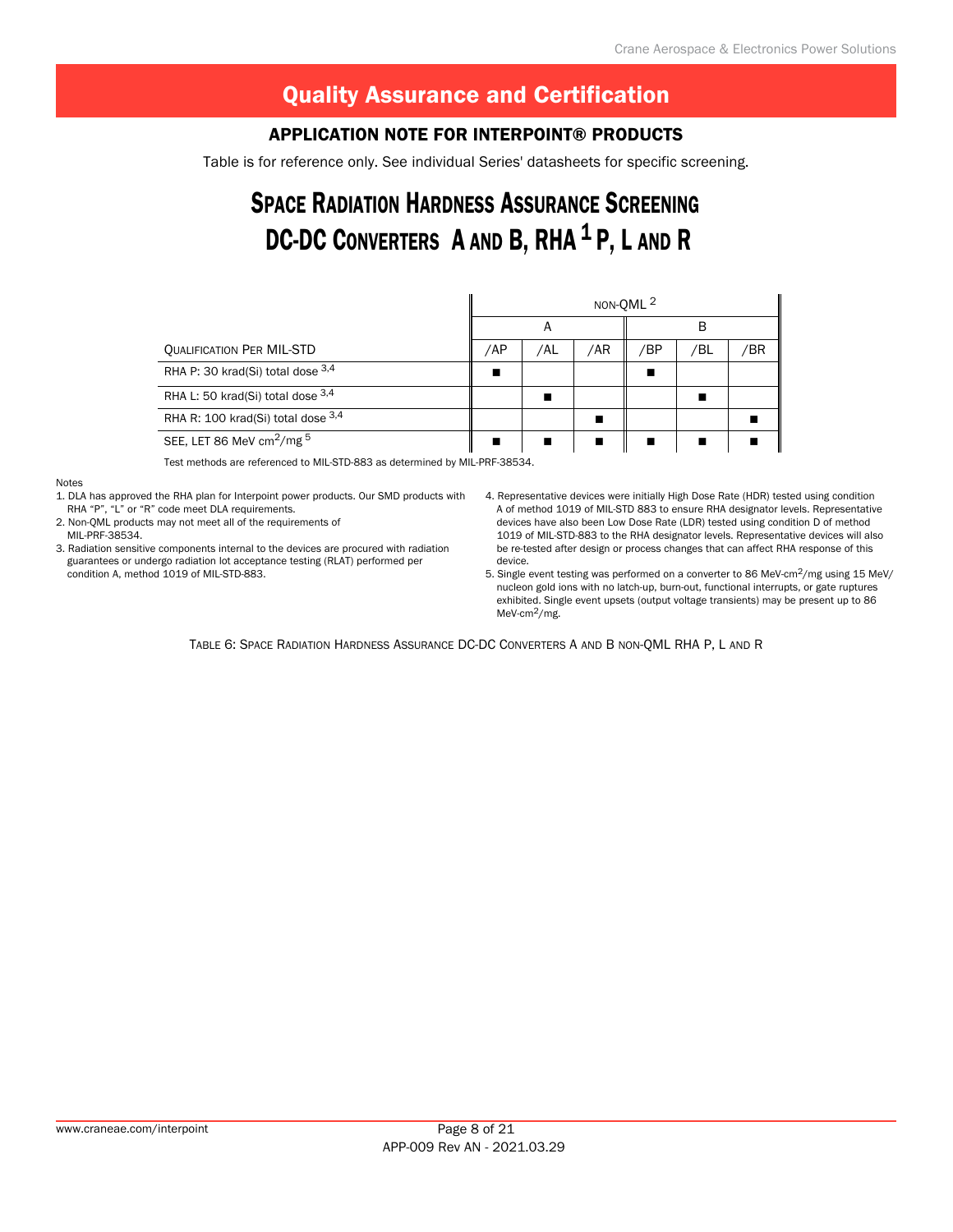#### Application Note for Interpoint® Products

Table is for reference only. See individual Series' datasheets for specific screening. Table is for reference only. See individual Series' datasheets for specific screening.

# ENVIRONMENTAL SCREENING SPACE EMI FILTERS PROTOTYPE, CLASS H AND K, RHA <sup>1</sup> H

|                                                                                | NON-QML <sup>2</sup>   | QML 3, 4       |                  |  |  |
|--------------------------------------------------------------------------------|------------------------|----------------|------------------|--|--|
|                                                                                | PROTOTYPE <sup>5</sup> | <b>CLASS H</b> | <b>CLASS K</b>   |  |  |
| <b>TEST PERFORMED</b>                                                          | /006                   | /HH 6          | /КН <sup>6</sup> |  |  |
| Pre-cap Inspection, Method 2017, 2032                                          | П                      | ∎              | ∎                |  |  |
| <b>Temperature Cycle (10 times)</b>                                            |                        |                |                  |  |  |
| Method 1010, Cond. C, -65°C to +150°C, ambient                                 |                        |                |                  |  |  |
| <b>Constant Acceleration, Method 2001, 3000 g</b>                              | ■                      |                |                  |  |  |
| PIND, Test Method 2020, Cond. A                                                |                        | $\blacksquare$ |                  |  |  |
| Pre burn-in test, Group A, Subgroups 1 and 4                                   | п                      | ■              | п                |  |  |
| Burn-in Method 1015, +125°C case, typical 8                                    |                        |                |                  |  |  |
| 96 hours                                                                       | П                      |                |                  |  |  |
| 160 hours                                                                      |                        | ■              |                  |  |  |
| 2 x 160 hours (includes mid-BI test)                                           |                        |                | ∎                |  |  |
| Final Electrical Test, MIL-PRF-38534, Group A,                                 |                        |                |                  |  |  |
| Subgroups 1 and 4: +25°C case                                                  | ■                      |                |                  |  |  |
| Subgroups 1 through 6, -55 °C, +25 °C, +125 °C case                            |                        | П              | п                |  |  |
| <b>Hermeticity Test, Method 1014</b>                                           |                        |                |                  |  |  |
| Gross Leak, Cond. B <sub>2</sub> , Kr85                                        |                        |                |                  |  |  |
| Gross Leak, Cond. C <sub>1</sub> , fluorocarbon                                | п                      | ■              |                  |  |  |
| Fine Leak, Cond. B <sub>1</sub> , Kr85                                         |                        |                | п                |  |  |
| Fine Leak, Cond. A <sub>2</sub> , helium                                       | п                      | ∎              |                  |  |  |
| Radiography, Method 2012                                                       |                        |                |                  |  |  |
| Post Radiography Electrical Test, +25°C case                                   |                        |                | $\blacksquare$ 7 |  |  |
| <b>Final visual inspection</b>                                                 |                        |                |                  |  |  |
| Method 2009 of MIL-STD-883                                                     |                        | ■              | ٠                |  |  |
| Magnification 1X <sup>9</sup>                                                  | п                      |                |                  |  |  |
| Radiation tolerance <sup>1, 10</sup><br>Passive components, radiation tolerant |                        |                |                  |  |  |

Test methods are referenced to MIL-STD-883 as determined by MIL-PRF-38534.

#### Notes

- 1. DLA has approved the RHA plan for Interpoint power products. Our SMD products with RHA "H" code meet DLA requirements.
- 2. Non-QML products, prototype (OO), may not meet all of the requirements of MIL-PRF-38534.
- 3. All processes are QML qualified and performed by certified operators.
- 4. Class H or K QML products that have no SMD number are marked "CHH, CKH" per MIL-PRF-38534, Table III instead of "QML".
- 5. "O" in the RHA designator position in Interpoint model numbers indicates DLA RHA "-" defined as no RHA
- 6. Our EMI filters are designed exclusively with passive components providing maximum tolerance for space environment requirements.
- 7. Not required by DLA but performed to assure product quality.
- 8. Burn-in temperature designed to bring the case temperature to +125°C minimum. Burn-in is a powered test.
- 9. Visual inspection is performed per an internal document. Product may contain cosmetic irregularities such as dents, dings, scratches, etc. that do not affect form, fit or function.
- 10. Interpoint EMI filters are designed exclusively with passive components providing maximum tolerance for space environment requirements. RHA level H is guaranteed to 1000 krad(Si).

Table 7: Environmental Screening Space EMI Filters Prototype, Class H and K, RHA H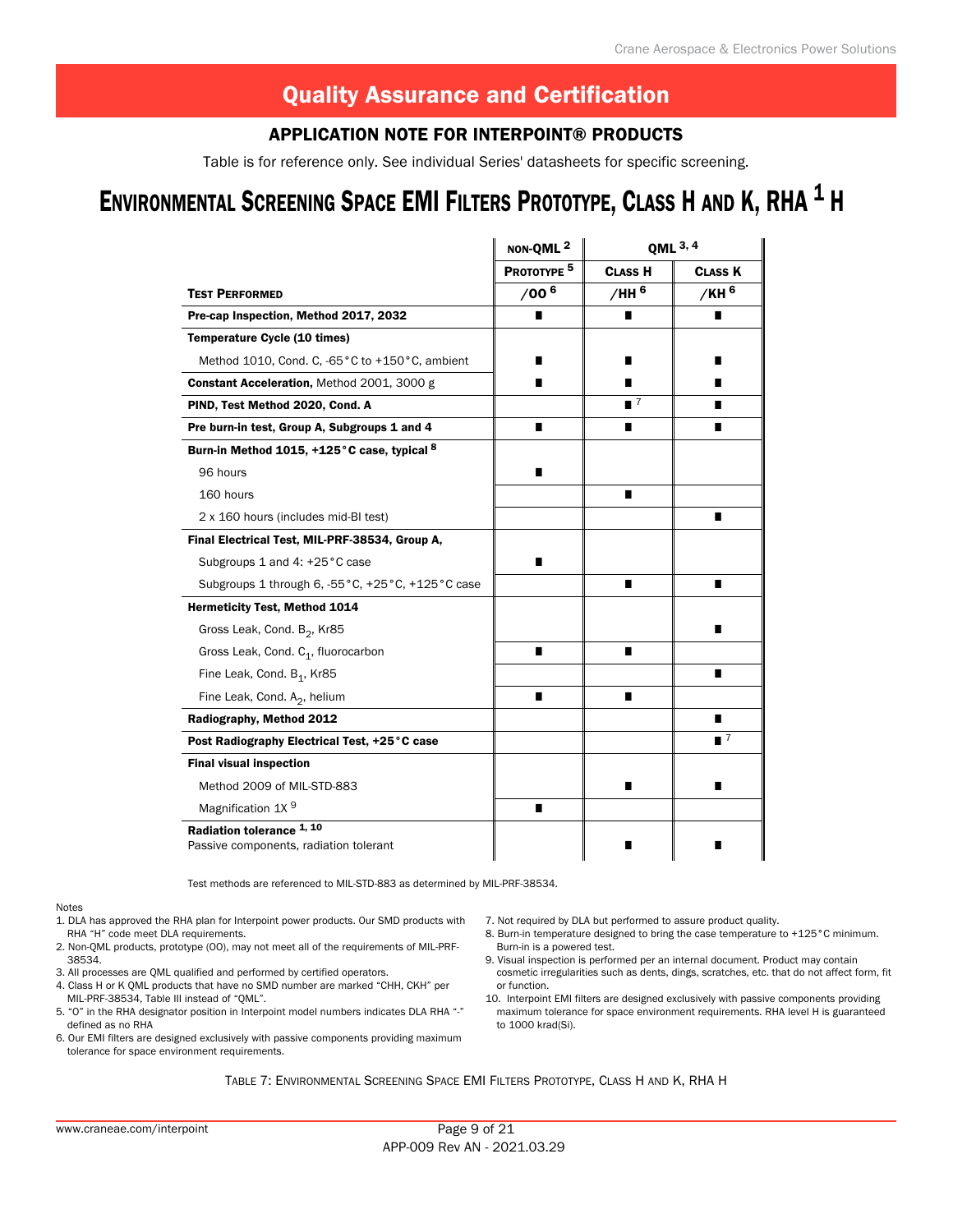#### Application Note for Interpoint® Products

Table is for reference only. See individual Series' datasheets for specific screening.

# ENVIRONMENTAL SCREENING HIGH RELIABILITY DC-DC CONVERTERS AND EMI FILTERS STANDARD, / ES, / SX AND / 883 (CLASS H)

|                                                        |                 | NON-QML <sup>1</sup> |                             | <b>CLASS H</b><br>QML 2, 3  |
|--------------------------------------------------------|-----------------|----------------------|-----------------------------|-----------------------------|
| <b>TEST PERFORMED</b>                                  | <b>STANDARD</b> | /ES                  | $/$ SX <sup>4</sup>         | /883                        |
| Pre-cap Inspection, Method 2017, 2032                  | ■               | ■                    | п                           |                             |
| Temperature Cycle (10 times)                           |                 |                      |                             |                             |
| Method 1010, Cond. C, -65°C to +150°C, ambient         |                 |                      | п                           |                             |
| Method 1010, Cond. B, -55°C to +125°C, ambient         |                 | п                    |                             |                             |
| <b>Constant Acceleration</b>                           |                 |                      |                             |                             |
| Method 2001, 3000 g                                    |                 |                      | п                           |                             |
| Method 2001, 500 g                                     |                 | п                    |                             |                             |
| PIND, Test Method 2020, Cond. A                        |                 |                      | $\blacksquare$ <sup>5</sup> | $\blacksquare$ <sup>5</sup> |
| Burn-in Method 1015, +125°C case, typical <sup>6</sup> |                 |                      |                             |                             |
| 96 hours                                               |                 |                      |                             |                             |
| 160 hours                                              |                 |                      | п                           |                             |
| Final Electrical Test, MIL-PRF-38534, Group A,         |                 |                      |                             |                             |
| Subgroups 1 through 6, -55 °C, +25 °C, +125 °C case    |                 |                      | ш                           |                             |
| Subgroups 1 and 4, +25 °C case                         | п               | $\blacksquare$       |                             |                             |
| <b>Hermeticity Test, Method 1014</b>                   |                 |                      |                             |                             |
| Gross Leak, Cond. C <sub>1</sub> , fluorocarbon        |                 | ■                    |                             |                             |
| Fine Leak, Cond. $A_2$ , helium                        |                 | п                    | п                           | ∎                           |
| Gross Leak, Dip                                        | п               |                      |                             |                             |
| Final visual inspection, Method 2009                   | ■               | ■                    |                             | ■                           |

Test methods are referenced to MIL-STD-883 as determined by MIL-PRF-38534.

Notes

1. Non-QML products may not meet all of the requirements of MIL-PRF-38534.

2. All processes are QML qualified and performed by certified operators.

3. A QML products which has an SMD number is marked "QML". A QML product which does not SMD number is marked per MIL-PRF-38534 table III.

4. "SX" screening is performed per MIL-PRF-38534, MIL-STD-883, Class H for non-QML devices.

5. Not required by DLA but performed to assure product quality.

6. Burn-in temperature designed to bring the case temperature to +125°C minimum. Burn-in is a powered test.

Table 8: Environmental Screening High Reliability DC-DC Converters and EMI Filters Standard, /ES, /SX and /883 (Class H)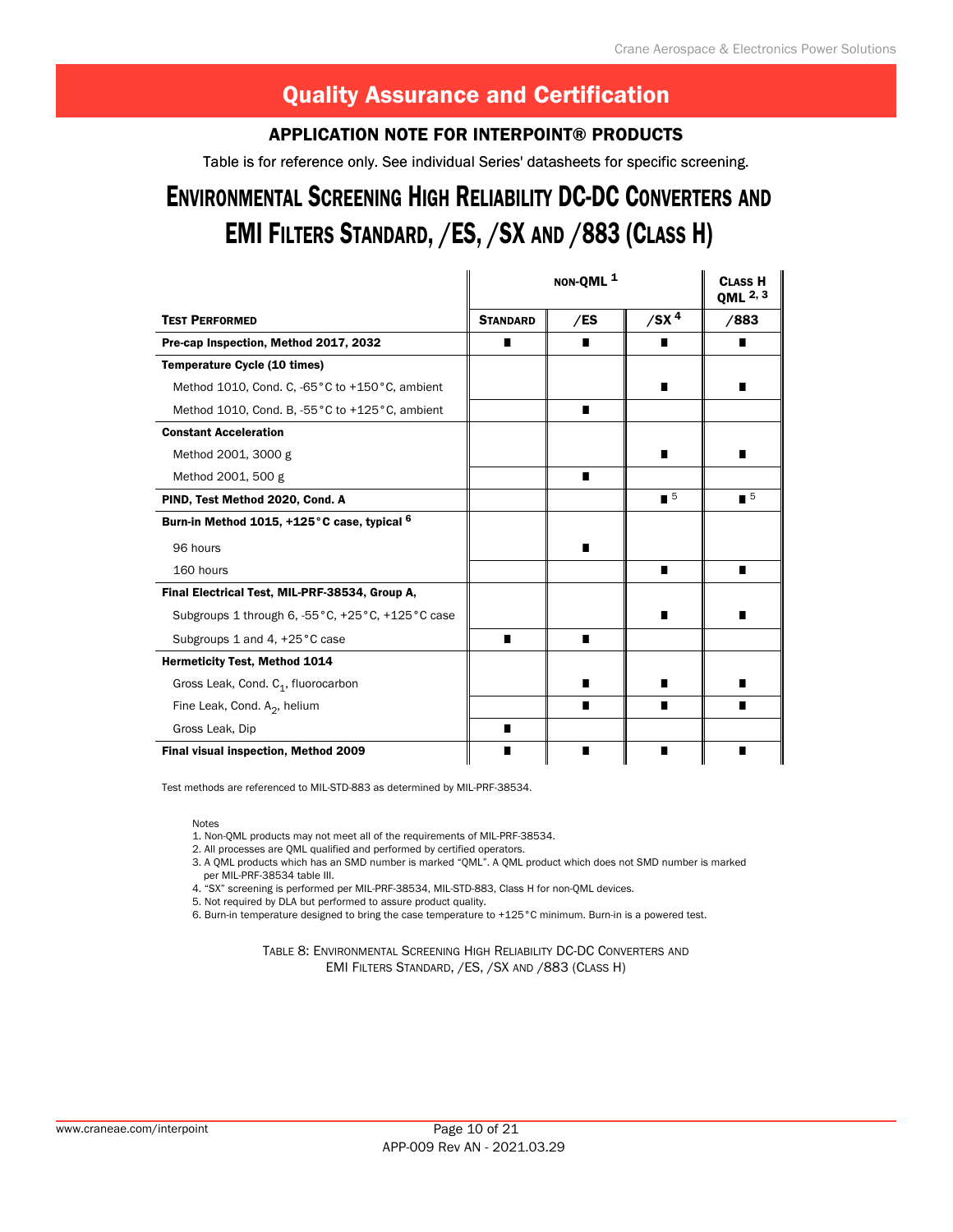#### APPENDIX A - ELEMENT EVALUATION TABLES Application Note for Interpoint® Products

The following tables are from MIL-PRF-38534 L as they apply to Interpoint products.

MIL-PRF-38534 L, Section C.3.1 NOTE: Elements used in compliant hybrid microcircuits with element evaluation successfully completed prior to the implementation date (3 Jun 2020) of this specification are permitted and shall follow the element evaluation requirements in MIL-PRF-38534 at the time element evaluation was initiated.

The Element Evaluation tables are referenced to MIL-PRF-38534 L tables which are listed in parentheses.

Appendix A: Element Evaluation Tables <sup>1</sup>

1. Referenced MIL-PRF-38534 table is listed in parentheses.

2, Table E applies to purchased magnetics. It does not apply to magnetics made in-house by Crane which are made on a qualified line and do not require additional Element Evaluation.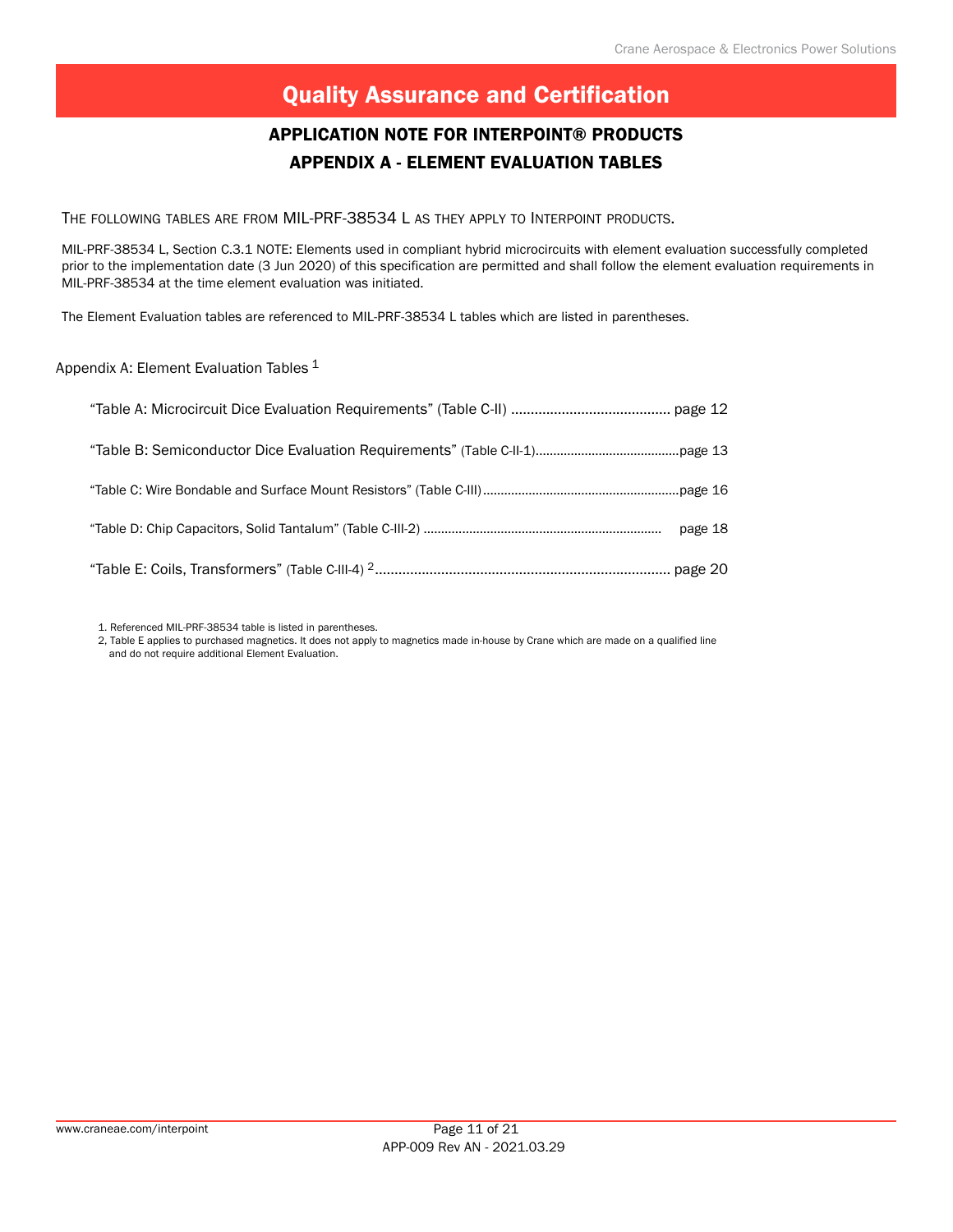TABLE A: MICROCIRCUIT DICE EVALUATION REQUIREMENTS Table A: Microcircuit Dice Evaluation Requirements

(Table C-II of MIL-PRF-38534 L) (Table C-II of MIL-PRF-38534 L)

| Reference<br>paragraph    | MIL-PRF<br>38534   | C.3.3.1                  | C.3.3.2            |                    | C.3.3.3            | C.3.3.4.2       |                          | C.3.3.3               |                                      |                              | C.3.3.4.3                |                                            | C.3.3.4.3                         |                                                                             | C.3.3.4.3                         | C.3.3.3<br>C.3.3.5                                            | C.3.3.6               |
|---------------------------|--------------------|--------------------------|--------------------|--------------------|--------------------|-----------------|--------------------------|-----------------------|--------------------------------------|------------------------------|--------------------------|--------------------------------------------|-----------------------------------|-----------------------------------------------------------------------------|-----------------------------------|---------------------------------------------------------------|-----------------------|
| Quantity                  | number)<br>accept) | 100%                     | 100%               |                    | 10(0)              |                 | 10(0)                    |                       |                                      |                              |                          |                                            |                                   |                                                                             |                                   | 10(0) or<br>$20(1)$<br>wires                                  | See 5/                |
| Comments                  |                    | 25°C                     |                    |                    |                    |                 | Record Data<br>25°C      | 20 Cycles             | Y1 Direction                         | Y1 Direction                 | Record Data<br>25°C      | Ш<br>240hrs Min. at Tc or Ta<br>125°C Min. | 25°C, -55°C, 125°C<br>Record Data | 500hrs at Tc=150°C Min.<br>To or Ta = $125^{\circ}$ C Min. or<br>1000hrs at | 25°C, -55°C, 125°C<br>Record Data | Bake for 1 hour minimum<br>@+300°C (Bimetallic<br>bonds only) |                       |
| Condition                 |                    |                          | m                  | ⋖                  | m                  | ⋖               |                          | ပ                     | ⋖                                    | m                            |                          |                                            |                                   |                                                                             |                                   |                                                               |                       |
| Method                    |                    |                          | 2010               | 2010               | 2010               | 2010            |                          | 1010                  | 2001                                 | 2002                         |                          | 1015                                       |                                   | 1005                                                                        |                                   | 2011                                                          | 2018                  |
| Specification or Standard |                    | Per Acquisition Document | <b>MIL-STD-883</b> | <b>MIL-STD-883</b> | <b>MIL-STD-883</b> | MIL-STD-883     | Per Acquisition Document | MIL-STD-883           | MIL-STD-883-Constant<br>Acceleration | MIL-STD-883-Mechanical Shock | Per Acquisition Document | MIL-STD-883                                | Per Acquisition Document          | MIL-STD-883                                                                 | Per Acquisition Document          | <b>MIL-STD-883</b>                                            | MIL-STD-883           |
| Test                      |                    | Element Electrical       | Element Visual     | Element Visual     | Internal Visual    | Internal Visual | Initial Electrical       | Temperature Cycle     | tress<br>Mechanical St<br>ЭI         |                              | Interim Electrical       | Burn-In 2                                  | ল<br>Post-BI Electrical           | $\approx$<br>ہے<br>Steady State Li                                          | Final Electrical 3/               | Wirebond Evaluation<br>$\overleftrightarrow{4}$               | SEM <sub>5</sub>      |
| Class                     | $\mathbf T$        | $\times$                 | $\times$           |                    | $\times$           |                 |                          |                       |                                      |                              |                          |                                            |                                   |                                                                             | $\times$                          | $\times$                                                      |                       |
|                           | ×                  | $\boldsymbol{\times}$    |                    | $\times$           |                    | $\times$        | ×                        | $\boldsymbol{\times}$ | $\times$                             |                              | $\times$                 | $\boldsymbol{\times}$                      | $\times$                          | $\times$                                                                    | $\times$                          | $\times$                                                      | $\boldsymbol{\times}$ |
| Subgroup                  |                    | 1                        | $\mathbf{\Omega}$  |                    | ω                  |                 | 4                        |                       |                                      |                              |                          |                                            |                                   |                                                                             |                                   | 5                                                             | ဖ                     |
|                           |                    |                          |                    |                    |                    |                 |                          |                       |                                      |                              |                          |                                            |                                   |                                                                             |                                   |                                                               |                       |

1/Either test method is applicable. 1/Either test method is applicable.

2/High power devices may be tested at Max Tj when Ta/Tc would cause Tj to exceed max operating temperature. 3/ Perform Delta Limit Calculation results against the previous electrical 2/High power devices may be tested at Max Tj when Ta/Tc would cause Tj to exceed max operating temperature. 3/ Perform Delta Limit Calculation results against the previous electrical test performed when required by the acquisition document. test performed when required by the acquisition document.

4/Bond wires must be selected to accurately reflect the wire bond system used on the hybrid. 4/Bond wires must be selected to accurately reflect the wire bond system used on the hybrid.

multiple (two or more) wafers, then the sample size shall be 4 devices randomly selected from each of two wafers in the lot, 8 devices total. If any wafer from the lot fails, all remaining 5/The quantity accept (reject) requirements specified herein for element evaluation supersede the sample size and selection requirements of method 2018 of MIL-STD-883. If the die are 5/The quantity accept (reject) requirements specified herein for element evaluation supersede the sample size and selection requirements of method 2018 of MIL-STD-883. If the die are unknown or no objective evidence is available for verification), then the sample size shall be 8 devices randomly selected from the population. If the die are from known homogeneous<br>multiple (two or more) wafers, then the unknown or no objective evidence is available for verification), then the sample size shall be 8 devices randomly selected from the population. If the die are from known homogeneous from a known homogeneous single wafer, then the sample size shall be 4 devices randomly selected from the wafer. If the die are from a non- homogeneous wafer lot (traceability is from a known homogeneous single wafer, then the sample size shall be 4 devices randomly selected from the wafer. If the die are from a non- homogeneous wafer lot (traceability is wafers in the lot must be tested (4 devices randomly selected from each wafer) to be verified as acceptable for use.

# Quality Assurance and Certification

APPENDIX A - ELEMENT EVALUATION TABLES

APPLICATION NOTE FOR INTERPOINT® P

www.craneae.com/interpoint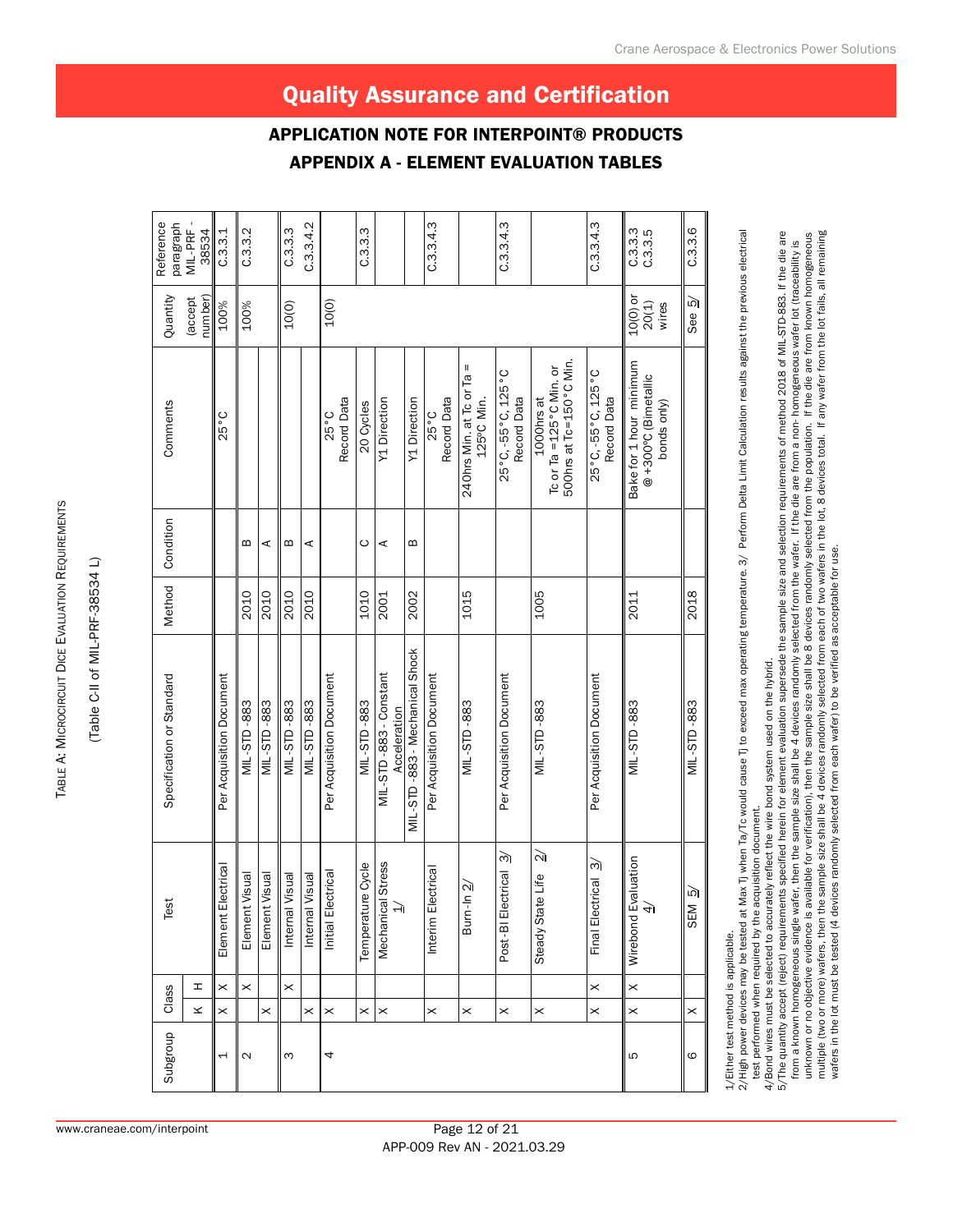#### APPENDIX A - ELEMENT EVALUATION TABLES Application Note for Interpoint® Products

| paragraph<br>MIL-PRF -<br>Reference<br>38534 | C.3.3.1                     | C.3.3.2               |                       |                                   |                       | C.3.3.3              | C.3.3.4.2            |          |                      |                                |             | C.3.3.3                 |                       |                    |   |
|----------------------------------------------|-----------------------------|-----------------------|-----------------------|-----------------------------------|-----------------------|----------------------|----------------------|----------|----------------------|--------------------------------|-------------|-------------------------|-----------------------|--------------------|---|
| (Accept number)<br>Quautity                  | 100%                        | 100%                  |                       |                                   |                       | 10(0)                |                      |          |                      | 10(0)                          |             |                         |                       |                    |   |
| Comments                                     | 25°C                        |                       |                       |                                   |                       |                      |                      |          |                      | 25°C                           | Record Data | 20 Cycles               | 20 Cycles             |                    |   |
| Condition                                    |                             |                       |                       |                                   |                       |                      |                      |          |                      |                                |             | ပ                       | ပ                     | ≃                  | ⋖ |
| Method                                       |                             | 2069                  | 2070                  |                                   | 2072<br>2073          | 2069                 |                      | 2070     | 2073                 |                                |             | 1010                    | 1051                  | 4066               |   |
| Specification<br>or Standard                 | Per Acquisition<br>Document | MIL-STD-750           |                       |                                   |                       | MIL-STD-750          |                      |          |                      | Per Acquisition                | Document    | MIL-STD-883             | MIL-STD-750           | <b>MIL-STD-750</b> |   |
| <b>SCR</b>                                   | $\times$                    |                       |                       | $\times$                          |                       |                      |                      | $\times$ |                      | $\times$                       |             | $\times$                | $\times$              |                    |   |
| - Power<br><b>MOSFET</b>                     | $\times$                    | $\boldsymbol{\times}$ |                       |                                   |                       | $\times$             |                      |          |                      | $\times$                       |             | $\times$                | $\times$              |                    |   |
| Rectifier<br>Diode - Power,                  | $\times$                    |                       |                       |                                   | $\times$              |                      |                      |          | ×                    | $\times$                       |             | $\times$                | ×                     |                    | × |
| Diode - Zener                                | $\times$                    |                       |                       |                                   | $\boldsymbol{\times}$ |                      |                      |          | ×                    | $\times$                       |             | $\boldsymbol{\times}$   | $\boldsymbol{\times}$ | ×                  |   |
| Transistor - Power                           | $\times$                    |                       |                       | ×                                 |                       |                      |                      | ×        |                      | $\boldsymbol{\times}$          |             | $\boldsymbol{\times}$   | ×                     |                    |   |
| Transistor - Signal                          | $\times$                    |                       | $\boldsymbol{\times}$ | $\times$                          |                       |                      | $\times$             | $\times$ |                      | $\pmb{\times}$                 |             | $\times$                | $\times$              |                    |   |
| Test                                         | Element<br>Electrical       | Element<br>Visual     |                       |                                   |                       | Internal<br>Visual   |                      |          |                      | Initial<br>Electrical <u>サ</u> |             | Temperature<br>Cycle 2/ |                       | Surge              |   |
| I<br>Class<br>$\leq$                         | $\pmb{\times}$<br>$\times$  | $\times$<br>$\times$  | $\times$<br>$\times$  | $\boldsymbol{\times}$<br>$\times$ | $\times$              | $\times$<br>$\times$ | $\times$<br>$\times$ | $\times$ | $\times$<br>$\times$ | $\times$                       |             | $\boldsymbol{\times}$   | ×                     | ×                  | × |
| Subgroup                                     | $\overline{a}$              | $\mathbf{\Omega}$     |                       |                                   |                       | $\infty$             |                      |          |                      | 4                              |             |                         |                       |                    |   |

See footnotes at end of table. See footnotes at end of table.

TABLE B: SEMICONDUCTOR DICE EVALUATION REQUIREMENTS Table B: Semiconductor Dice Evaluation Requirements

(Table C-II-1 of MIL-PRF-38534 L)

\*Interpoint Products do no have SCR components

\*Interpoint Products do no have SCR components (Table C-II-1 of MIL-PRF-38534 L)

#### www.craneae.com/interpoint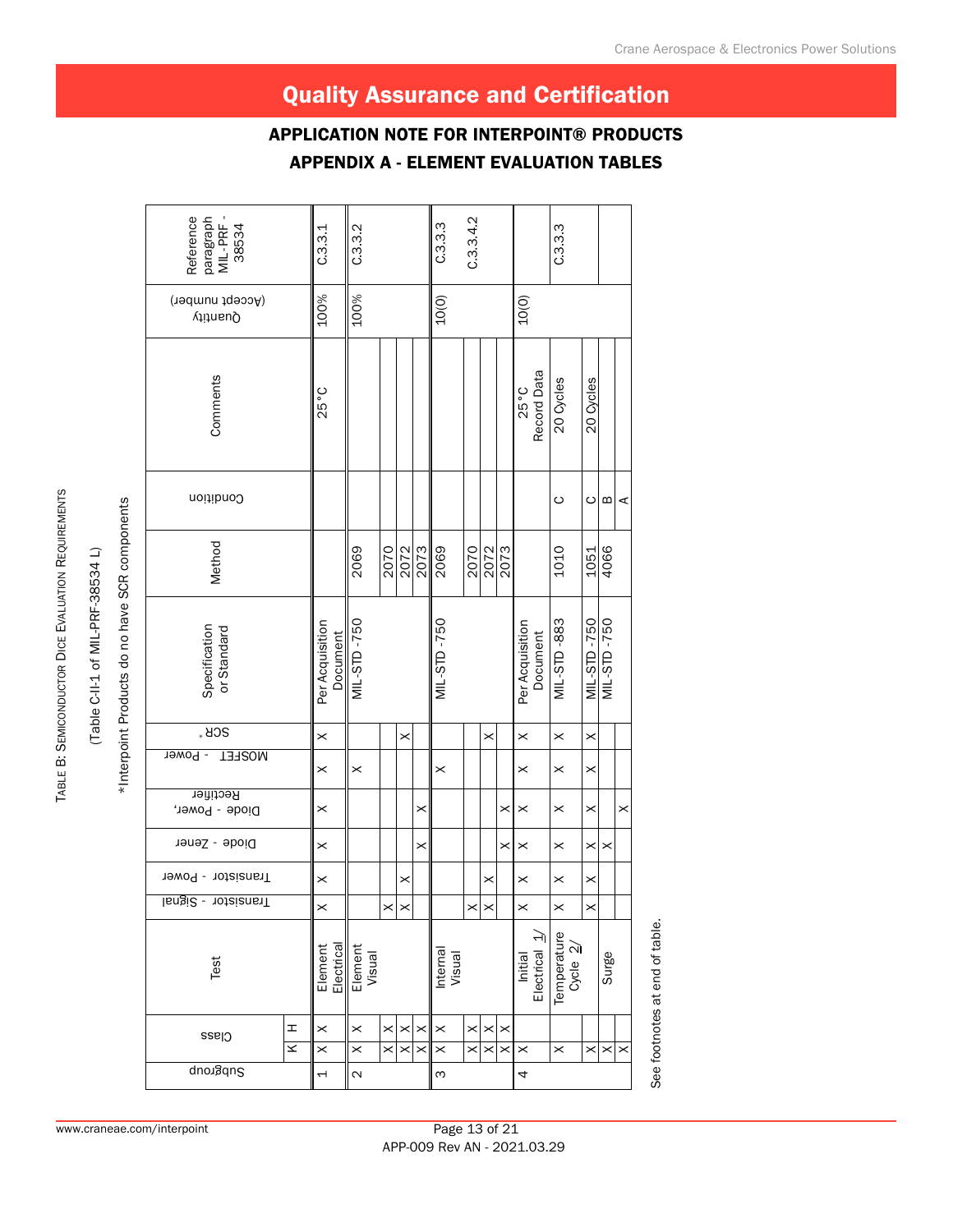#### APPENDIX A - ELEMENT EVALUATION TABLES Application Note for Interpoint® Products

| paragraph<br>MIL-PRF-<br>Reference<br>38534 |                                   |                                                         |                                  |                                  | C.3.3.4.3                     | C.3.3                                                 |                                                                  |                                                                                                                                          |
|---------------------------------------------|-----------------------------------|---------------------------------------------------------|----------------------------------|----------------------------------|-------------------------------|-------------------------------------------------------|------------------------------------------------------------------|------------------------------------------------------------------------------------------------------------------------------------------|
| (Accept number)<br>Quautity                 | 10(0)                             |                                                         |                                  |                                  |                               |                                                       |                                                                  |                                                                                                                                          |
| Comments                                    | Y1 Direction<br>5000g             |                                                         | Y1 Direction                     | Y1 Direction<br>1500g            | Record Data<br>$25^{\circ}$ C | VCB (bipolar), as<br>80% Min. of rated<br>applicable. | 80% Min. of rated<br>VGS.                                        | specified. 95-100%<br>half sine condition<br>80% Min. of rated<br>DC conditions are<br>VR or VRWM when<br>of VRWM, when<br>is specified. |
| Condition                                   | ⋖                                 |                                                         | m                                |                                  |                               | ⋖                                                     | m                                                                | ⋖                                                                                                                                        |
| Method                                      | 2001                              | 2006                                                    | 2002                             | 2016                             |                               | 1039                                                  | 1042                                                             | 1038                                                                                                                                     |
| Specification<br>or Standard                | MIL-STD-883<br>Constant           | MIL-STD-750<br>Acceleration<br>Acceleration<br>Constant | Mechanical Shock<br>MIL-STD-883- | Mechanical Shock<br>MIL-STD-750- | Per Acquisition<br>Document   | MIL-STD-750                                           | MIL-STD-750-<br>MIL-STD-750-<br>Burn-in (Power<br><b>MOSFET)</b> | (Zener, Rectifier)<br>MIL-STD-750-<br>Burn-in (Power)<br>057-QLS-7IM<br>Gate Bias (IGBT)<br>Reverse Bias                                 |
| <b>AOS</b>                                  | $\pmb{\times}$                    |                                                         | $\boldsymbol{\times}$            |                                  |                               |                                                       |                                                                  |                                                                                                                                          |
| <b>MOSFET</b><br>- Power                    | $\pmb{\times}$                    |                                                         | $\boldsymbol{\times}$            |                                  | $\pmb{\times}$                |                                                       | $\times$                                                         |                                                                                                                                          |
| Rectifier<br>Diode - Power,                 | $\pmb{\times}$                    |                                                         | $\boldsymbol{\times}$            |                                  | $\boldsymbol{\times}$         |                                                       |                                                                  | $\times$                                                                                                                                 |
| Diode - Zener                               | $\pmb{\times}$                    |                                                         | $\boldsymbol{\times}$            |                                  | $\times$                      |                                                       |                                                                  | $\times$                                                                                                                                 |
| Transistor - Power                          | $\times$                          |                                                         | ×                                |                                  | ×                             | $\times$                                              |                                                                  |                                                                                                                                          |
| Transistor - Signal                         | $\times$                          |                                                         | $\times$                         |                                  | $\pmb{\times}$                | $\pmb{\times}$                                        |                                                                  |                                                                                                                                          |
| Test                                        | Mechanical<br>Stress <sub>2</sub> |                                                         |                                  |                                  | Interim<br>Electrical         | Reverse Bias<br>(HTRB) 3/<br>Temperature<br>High      |                                                                  |                                                                                                                                          |
| I<br>Class<br>$\leq$                        | $\boldsymbol{\times}$             |                                                         | $\times$                         |                                  | $\times$                      | $\boldsymbol{\times}$                                 | $\times$                                                         | $\boldsymbol{\times}$                                                                                                                    |
| Subgroup                                    | 4                                 |                                                         |                                  |                                  |                               |                                                       |                                                                  |                                                                                                                                          |

(Table C-II-1 of MIL-PRF-38534 L) (Table C-II-1 of MIL-PRF-38534 L)

\*Interpoint Products do no have SCR components

\*Interpoint Products do no have SCR components

Table B: Semiconductor Dice Evaluation Requirements (

TABLE B: SEMICONDUCTOR DICE EVALUATION REQUIREMENTS (CONTINUED)

CONTINUED)

# See footnotes at end of table. See footnotes at end of table.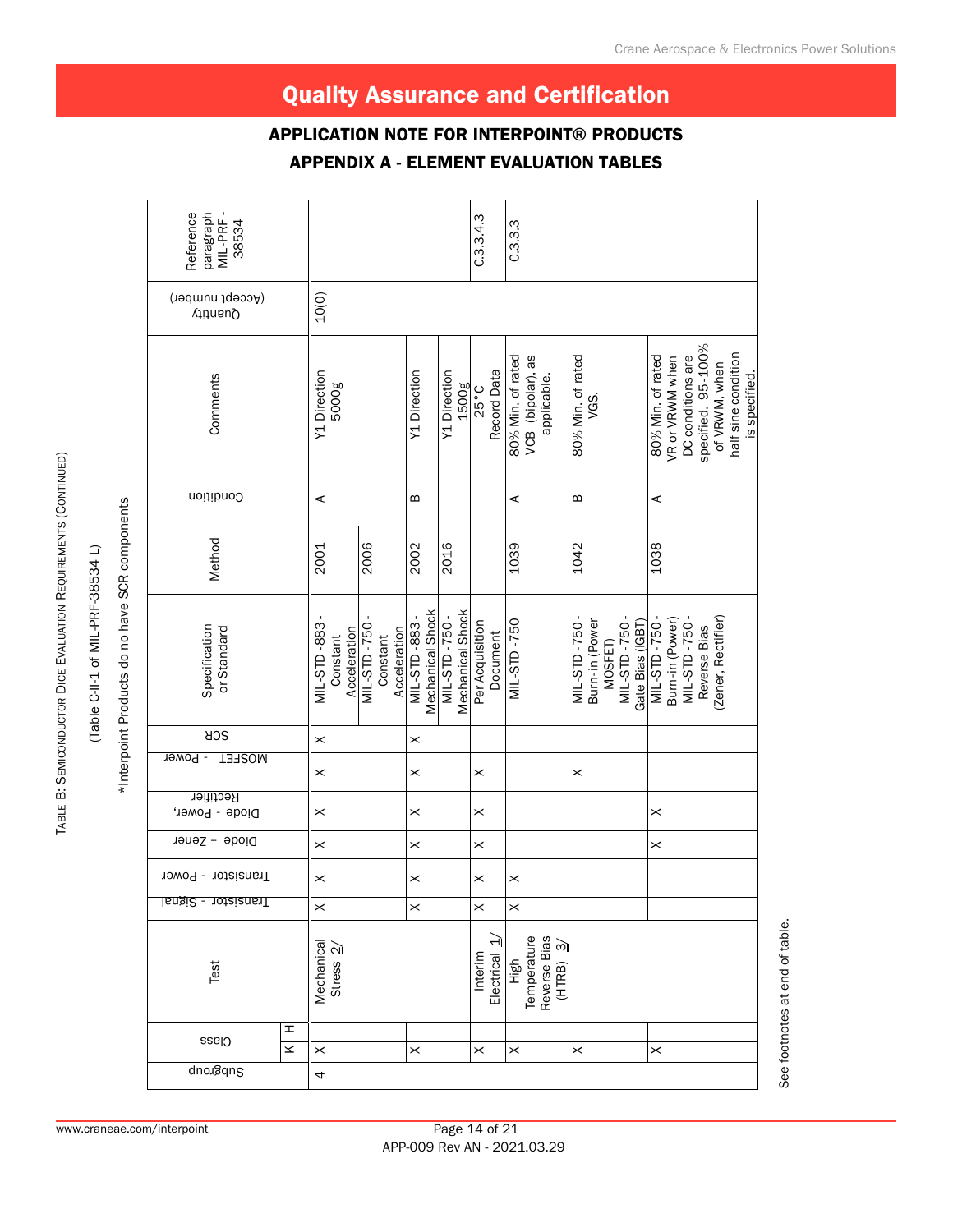# (Table C-II-1 of MIL-PRF-38534 L) (Table C-II-1 of MIL-PRF-38534 L)

| Ĭ           |
|-------------|
| ؟<br>؟      |
| こうこうこく<br>ì |
|             |
| : :         |

|                                             |   |                                       |                                                                    |                                                 |                                                                     |                                                 | <b>APPENDIX A - ELEMENT EVALUATION TABLES</b> |
|---------------------------------------------|---|---------------------------------------|--------------------------------------------------------------------|-------------------------------------------------|---------------------------------------------------------------------|-------------------------------------------------|-----------------------------------------------|
| Reference<br>paragraph<br>MIL-PRF-<br>38534 |   | C.3.3.4.3                             |                                                                    |                                                 |                                                                     |                                                 | C.3.3.4.3                                     |
| (Accept number)<br>Quantity                 |   | 10(0)                                 |                                                                    |                                                 |                                                                     |                                                 |                                               |
| Comments                                    |   | Record Data<br>25°C                   | 240hrs Minat<br>+0 $^{\circ}$ C, -25 $^{\circ}$ C<br>Tj=Max rated, | 240hrs Min at<br>$+0°C - 25°C$<br>Tj=Max rated, | 240hrs Min at<br>Tj=Max rated,<br>+0 $^{\circ}$ C, -25 $^{\circ}$ C | 240hrs Minat<br>$+0.6 - 5.0 +$<br>Tj=Max rated, | $25°C, -55°C,$<br>$125°C$<br>Record Data      |
| Condition                                   |   |                                       | m                                                                  | ⋖                                               | m                                                                   | m                                               |                                               |
| Method                                      |   |                                       | 1039                                                               | 1042                                            | 1038                                                                | 1040                                            |                                               |
| Specification<br>or Standard                |   | Per Acquisition<br>Document           | <b>MIL-STD-750</b>                                                 | <b>MIL-STD-750</b>                              | <b>MIL-STD-750</b>                                                  | MIL-STD-750                                     | Per Acquisition<br>Document                   |
| <b>SCR</b>                                  |   | $\times$                              |                                                                    |                                                 |                                                                     | $\times$                                        | $\times$                                      |
| - Power<br><b>MOSFET</b>                    |   | $\times$                              |                                                                    | $\times$                                        |                                                                     |                                                 | ×                                             |
| Rectifier<br>Diode - Power,                 |   | $\boldsymbol{\times}$                 |                                                                    |                                                 | $\times$                                                            |                                                 | $\times$                                      |
| Diode - Zener                               |   |                                       |                                                                    |                                                 |                                                                     |                                                 |                                               |
| Transistor - Power                          |   | $\boldsymbol{\times}$                 | $\times$                                                           |                                                 |                                                                     |                                                 | $\times$                                      |
| Transistor - Signal                         |   | $\boldsymbol{\times}$                 | $\times$                                                           |                                                 |                                                                     |                                                 | ×                                             |
| Test                                        |   | Electrica<br>Interim<br>$\frac{1}{3}$ | Burn-In                                                            |                                                 |                                                                     |                                                 | Post BI<br>Electrical                         |
| Class                                       | I |                                       |                                                                    |                                                 |                                                                     |                                                 |                                               |
| Subgroup                                    | × | $\times$<br>4                         | $\times$                                                           | $\times$                                        | $\times$                                                            | $\times$                                        | $\times$                                      |
|                                             |   |                                       |                                                                    |                                                 |                                                                     |                                                 |                                               |

Either test method is applicable.<br>When High Temp Reverse Bias (HTRB) is performed, leakage current shall be measured on each device before any other specified parametric test is performed and completed within 16 3/ When High Temp Reverse Bias (HTRB) is performed, leakage current shall be measured on each device before any other specified parametric test is performed and completed within 16 2/ Either test method is applicable. hours of HTRB completion.

4/ When required by the acquisition document, perform delta limit calculations. 5/ Select bond wires that represent the wire bond process used in the hybrid. Select bond wires that represent the wire bond process used in the hybrid hours of HTRB completion.<br>4/ When required by the acquisition document, perform delta limit calculations. 5/ Select bond wires that represent th<br>6/ SEM is not required tor semiconductor dice without expanded metallization

2077 of MIL-STD-750. If the die are from a known homogeneous single wafer, then the sample size shall be 4 devices randomly selected from the wafer. If the die are from a non-<br>homogeneous wafer lot (traceability is unknown homogeneous wafer lot (traceability is unknown or no objective evidence is available for verification), then the sample size shall be 8 devices randomly selected from the population. If the die are from known homogeneous multiple (two or more) wafers, then the sample size shall be 4 devices randomly selected from each of two wafers in the lot, 8 devices total. If any wafer 7/ The quantity accept (reject) requirements specified herein for element evaluation supersede the sample size and selection requirements of method 2018 of MIL-STD-883 and method The quantity accept (reject) requirements specified herein for element evaluation supersede the sample size and selection requirements of method 2018 of MIL-STD-883 and method 2077 of MIL-STD-750. If the die are from a known homogeneous single wafer, then the sample size shall be 4 devices randomly selected from the wafer. If the die are from a non-6/ SEM is not required for semiconductor dice without expanded metallization (reference method 2077 of MIL-STD-750).

from the lot fails, all remaining wafers in the lot must be tested (4 devices randomly selected from each wafer) to be verified as acceptable for use.

Quality Assurance and Certification

Application Note for Interpoint® Products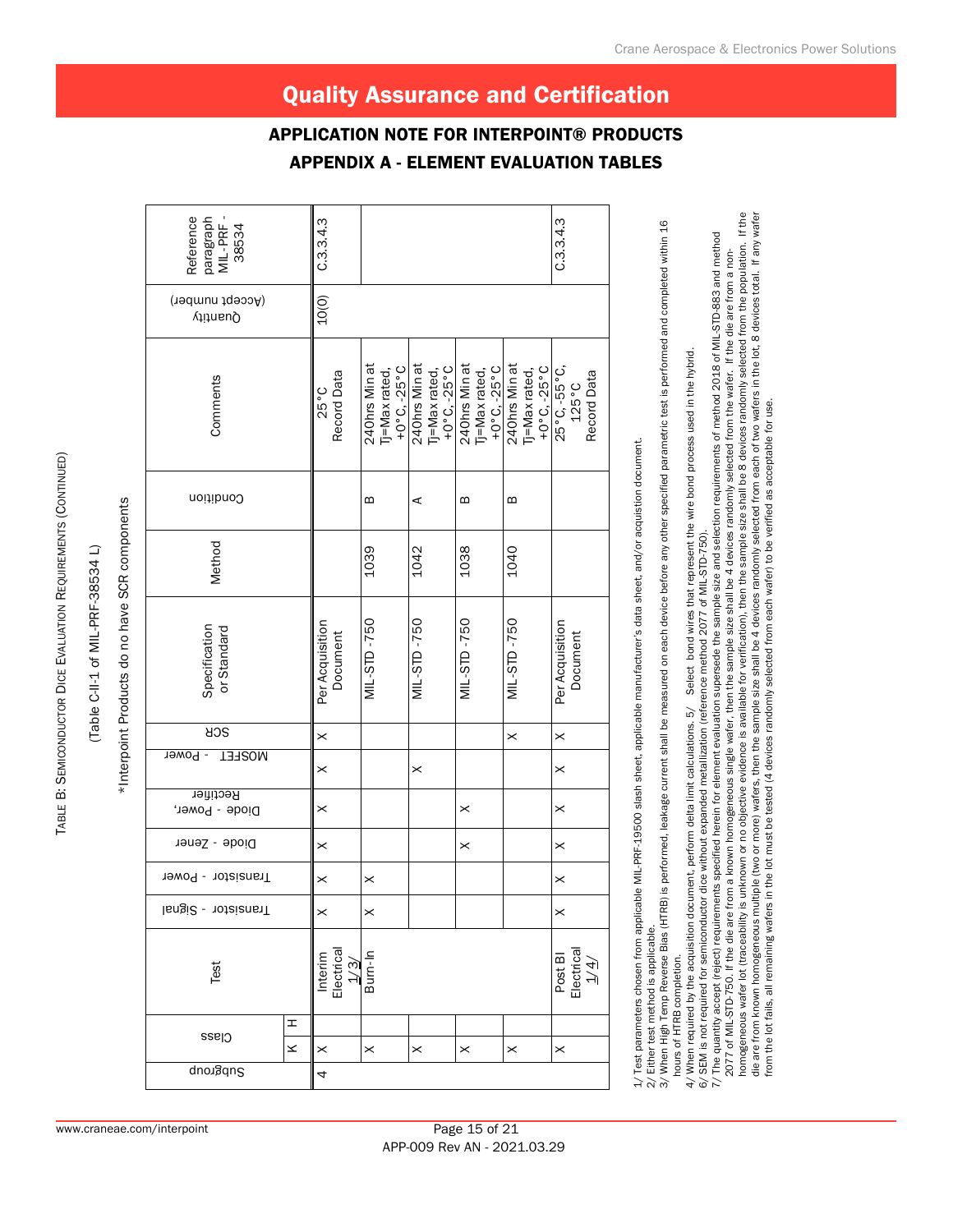#### $C.3.4.1$  $C.3.4.2$  $C.3.4.4$  $C.3.4.3$ Ref Para 3.8 || 25C 100% 25C || 25C 25C 25C || 25.4.1 2032 H 2032 H 2032 H 2032 H 2032 H 2032 H 2032 H 2032 H 2032 H 2032 H 2032 H 2032 H 2032 H 2032 H 20 10(0) C.3.4.4 10(0) C.3.4.3 ML<br>PRF -<br>38534 Class H Samples 100% 22(0)  $\overline{2}$  (O)  $(0)$  2 (0) (accept number) (accept number) Quantity Condition Comments Quantity Class K<br>Samples 100% 10(0) K H Class K 100%  $10(0)$  $\frac{1}{2}$ 10(0) 2032 K 100% 2002 B Y1 Direction 10(0)  $-65C to +150C, 10$ sap<br>07 '00ST+<br>07 039-Y1 Direction Y1 Direction 2001 A Y1 Direction Comments 3.8 Measure & Resistance +150C, 10 +150C, 10 Record DC 107 F -65C to 1010 C -65C to @ 25C **25C** Condition  $\boldsymbol{\mathsf{m}}$ ⋖ Ξ,  $\leq$ Щ O Paragraph Method / 2032 2032 1010 2002 2001 3.8  $3.8$ 107 Standard or<br>Specification Specification MIL-STD -<br>883 MIL-STD -<br>883 Standard or X X MIL-PRF - MIL-STD -<br>883 X X MIL-STD - X X X MIL-STD - X MIL-PRF - MIL-PRF -<br>55342 X X MIL-PRF -  $ML-STD$ X X MIL-STD - MIL-STD - X X MIL-STD - MIL-PRF<br>55342  $MIL-STD$ 883<br>L-PRF<br>38534 202 Resistors Surface Mount  $\times$  $\times$  $\times$  $\times$  $\pmb{\times}$  $\times$  $\times$ Bondable<br>Resistors Bondable Resistors Wire Subgroup Class Test Wire  $\times$  $\times$  $\times$  $\times$  $\times$  $\times$ Shock or<br>Constant<br>Acceleration Device Finish X X Device Finish **Temperature** Visual<br>Inspection Element<br>Electrical Mechanical Acceleration X Mechanical Element<br>Electrical Inspection Electrical Electrical Shock or Cycle Constant 1 X X Element 3 X Element X Thermal 2 X Visual Test 3/ Class I  $\times$  $\times$  $\times$  $\geq$  $\times$  $\times$  $\times$  $\times$  $\times$ Subgroup  $\overline{a}$  $\sim$  $\infty$

#### APPENDIX A - ELEMENT EVALUATION TABLES Application Note for Interpoint® Products

Quality Assurance and Certification

TABLE C: WIRE BONDABLE AND SURFACE

TABLE C: WIRE BONDABLE AND SURFACE MOUNT RESISTORS 1/2/

(Table C-III of MIL-PRF-38534 L)

(Table C-III of MIL-PRF-38534 L)

Mount Resistors

See footnotes at end of table.

See footnotes at end of table.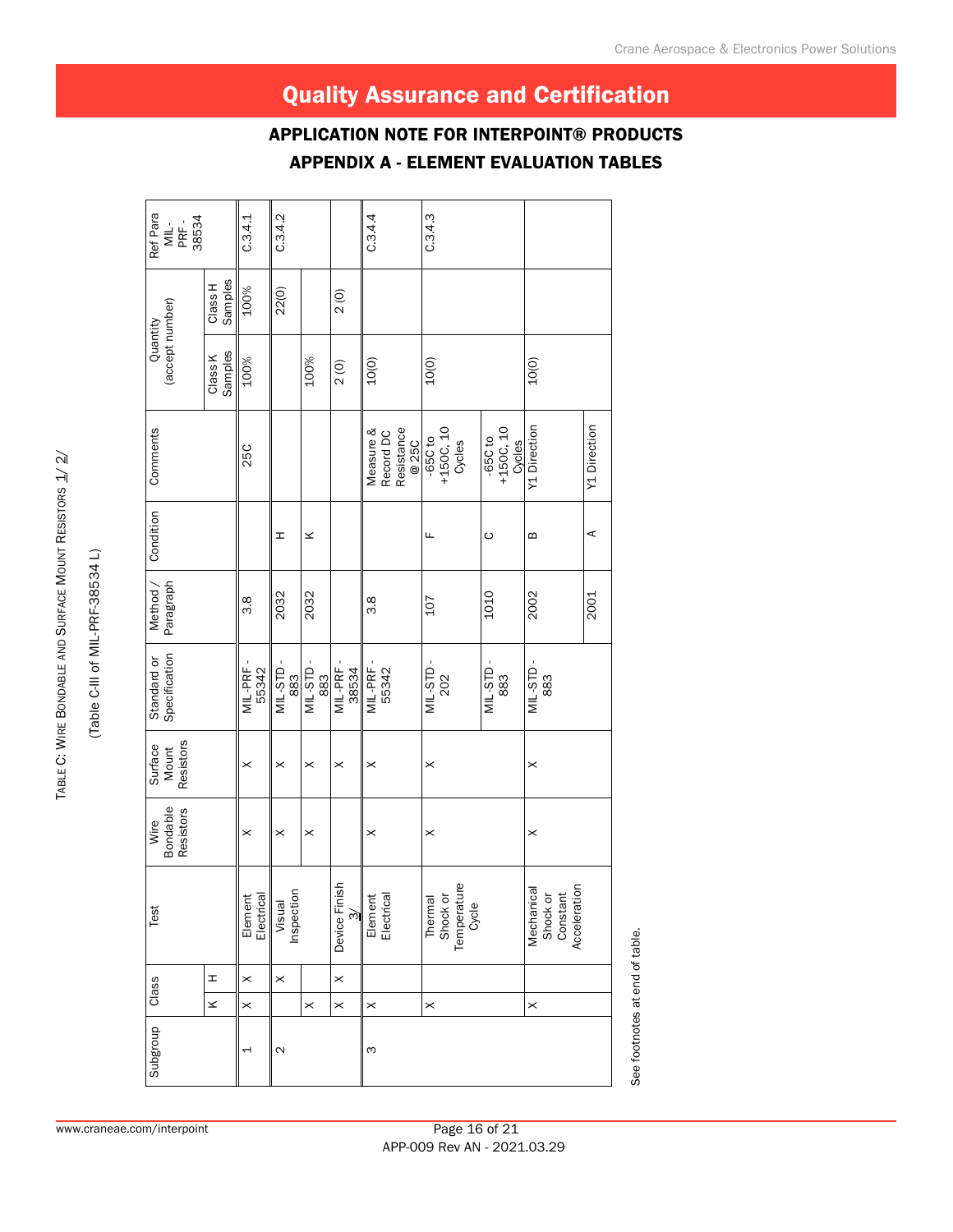| Subgroup | Class                   |          | Test                                | Bondable<br>Resistors<br>Wire | Resistors<br>Surface<br>Mount | Standard or<br>Specification                                        | Paragraph<br>Method / | Condition | Comments                                                                   | (accept number)<br>Quantity       |                                | Ref Para<br>MIL-<br>PRF-<br>38534 |
|----------|-------------------------|----------|-------------------------------------|-------------------------------|-------------------------------|---------------------------------------------------------------------|-----------------------|-----------|----------------------------------------------------------------------------|-----------------------------------|--------------------------------|-----------------------------------|
|          | $\overline{\mathbf{x}}$ | I        |                                     |                               |                               |                                                                     |                       |           |                                                                            | Class K                           | Class H<br>Samples             |                                   |
| ω        | $\times$                |          | Power<br>Conditioning               | ×                             | $\times$                      | MIL-PRF-<br>55342                                                   | 3.10                  | 4.8.4     | 100 hours $@$<br>70°C, 1.5X<br>Rated<br>Power                              | Samples<br>10(0)                  |                                |                                   |
|          |                         | $\times$ | Element<br>Electrical               | $\times$                      | $\times$                      | Acquisition<br>Document<br>MIL-PRF-<br>55342<br>$\overline{\sigma}$ | 3.8                   |           | Resistance<br>Measure &<br>Record DC<br>@ 25C                              |                                   | 10(0)                          | C.3.4.4                           |
|          | $\times$                |          | Element<br>Electrical $\frac{d}{d}$ | $\times$                      | $\times$                      | MIL-PRF-<br>55342                                                   | 3.8                   |           | and Delta R.<br>Measure &<br>Record DC<br>Resistance<br>@ 25C<br>Tolerance | 10(0)                             |                                | C.3.4.4                           |
| 4        | $\times$                | $\times$ | Wirebond<br>Evaluation              | $\times$                      |                               | MIL-PRF-<br>55342                                                   | 3.19.3                |           |                                                                            | $(1)$ wires<br>$10(0)$ or<br>$20$ | $(1)$ wires<br>10 (0) or<br>20 | C 3 4 3<br>C 3 4 6                |
|          |                         |          |                                     | $\times$                      |                               | <b>MIL-STD-</b><br>883                                              | 2011                  |           |                                                                            |                                   |                                |                                   |

 $1/$  Samples shall be taken from each production lot for each resistance value. 2/ Parts procured as mil-prf-38534 product level T or with Established Reliability (ER) failure rate R, S, U, or V are acceptable for use as is.

Samples shall be taken from each production lot for each resistance value.<br>Parts procured as mil-prf-38534 product level T or with Established Reliability (ER) failure rate R, S, U, or V are acceptable for use as is.<br>Using 3/ Using a recognized methodology (e.g. method 2037 of MIL-STD-883, JESD213) verify that finishes containing Tin (Sn) have a minimum of 3% lead (Pb) by weight per MIL-PRF-38534. 4/ Delta R shall not exceed +/-0.5% after completion of test(s), unless otherwise specified in acquisition document.  $\rightarrow$   $\stackrel{\sim}{\sim}$   $\stackrel{\sim}{\sim}$   $\stackrel{\sim}{\sim}$ 

Crane Aerospace & Electronics Power Solutions

 $\mathbf{I}$ 

# Quality Assurance and Certification

APPENDIX A - ELEMENT EVALUATION TABLES

Application Note for Interpoint® Products

(Table C-III of MIL-PRF-38534 L)

(Table C-III of MIL-PRF-38534 L)

Table

www.craneae.com/interpoint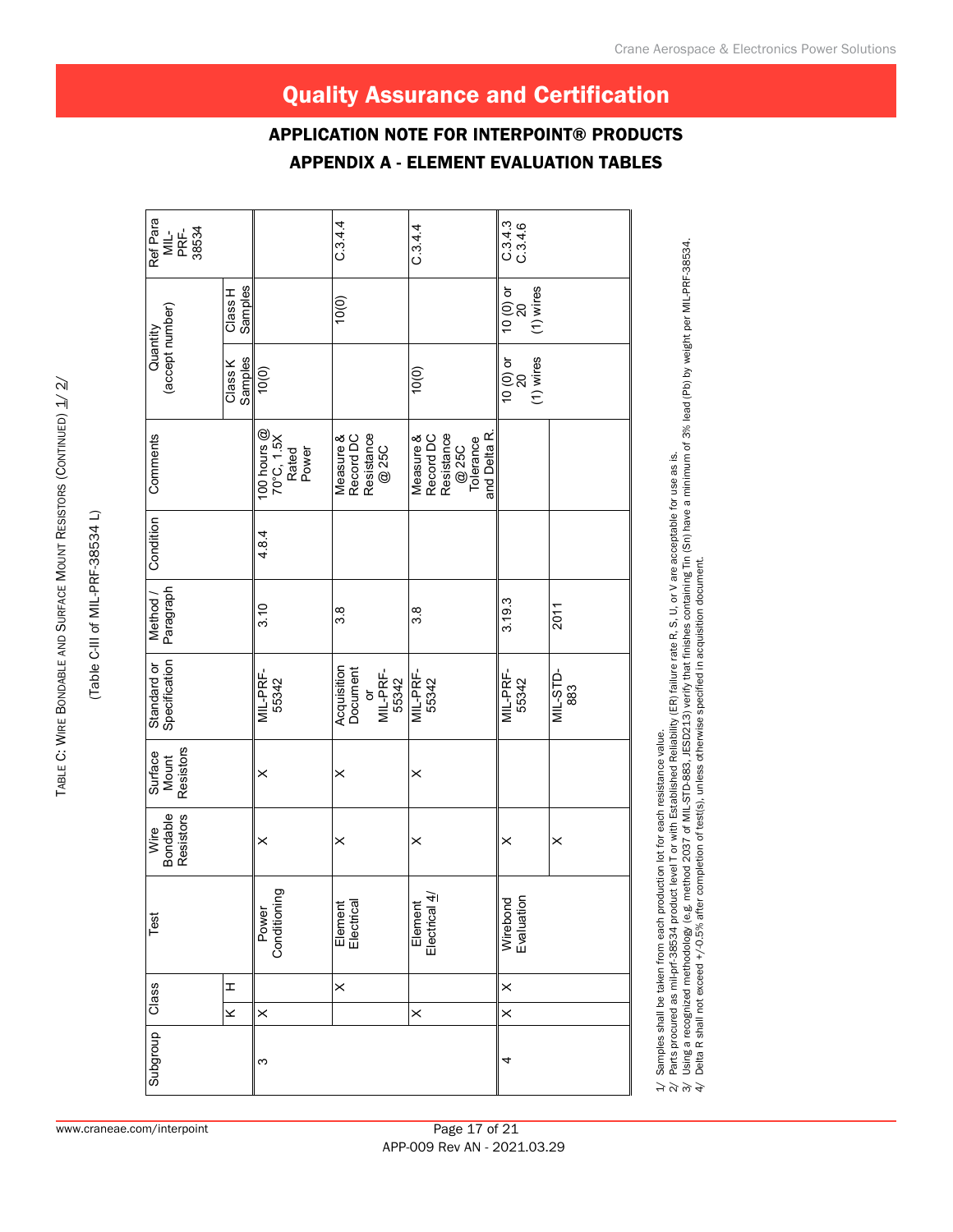APPENDIX A - ELEMENT EVALUATION TABLES Application Note for Interpoint® Products

| Reference<br>Paragraph<br>MIL-PRF-<br>38534 |        | C.3.4.1                    |                                   | C.3.4.2               |          |                     |                              |                      |                                              |               |          |
|---------------------------------------------|--------|----------------------------|-----------------------------------|-----------------------|----------|---------------------|------------------------------|----------------------|----------------------------------------------|---------------|----------|
| (accept number)<br>Quantity                 |        | 100%                       | $\frac{6}{6}$                     | 100%                  | 22(0)    | 100%                | 100%                         | 100%                 | 100%                                         | 100%          | 10(0)    |
| Comments                                    |        | Per Aquisition<br>Document | For terminations<br>containing Sn |                       |          |                     | -55 to 125C, 5<br>cycles     |                      | results Read &<br>Record Data<br>Retain test |               |          |
| Condition                                   |        | 25C                        |                                   |                       |          |                     | $\frac{3}{4}$                | ပ                    | $\circ$                                      |               |          |
| Method                                      |        |                            | 2037                              | 2032                  |          | Para. 4.7.10        | <b>Test Method</b><br>107    | Para. 4.7.18         | Para. 4.7.20                                 | Para. 4.7.6   |          |
| Specification<br>Standard or                |        | MIL-PRF-38534              | MIL-STD-883                       | MIL-STD-883           |          | MIL-PRF-55365       | MIL-STD-202                  | <b>MIL-PRF-55365</b> | MIL-PRF-55365                                | MIL-PRF-55365 |          |
| Test                                        |        | Element Electrical         | Device Finish $2/$                | Visual Inspection     |          | Reflow Conditioning | Thermal Shock<br>(Unmounted) | Surge Current (SC)   | FRL Grading<br>Weibul                        | DC Leakage    |          |
|                                             | I      | $\times$                   | $\times$                          |                       | $\times$ |                     |                              |                      |                                              |               | $\times$ |
| Class                                       | $\leq$ | $\times$                   | $\times$                          | $\boldsymbol{\times}$ |          | $\times$            | $\times$                     | $\times$             | $\times$                                     | $\times$      |          |
| Subgroup                                    |        | ↤                          | 2                                 |                       |          | ω                   |                              |                      |                                              |               |          |

(Table C-III-2 of MIL-PRF-38534 L) (Table C-III-2 of MIL-PRF-38534 L)

Table D:

운<br>5

Capacitors, Solid Tantalum

<u>त्र</u>

www.craneae.com/interpoint

See footnotes at end of table.

See footnotes at end of table.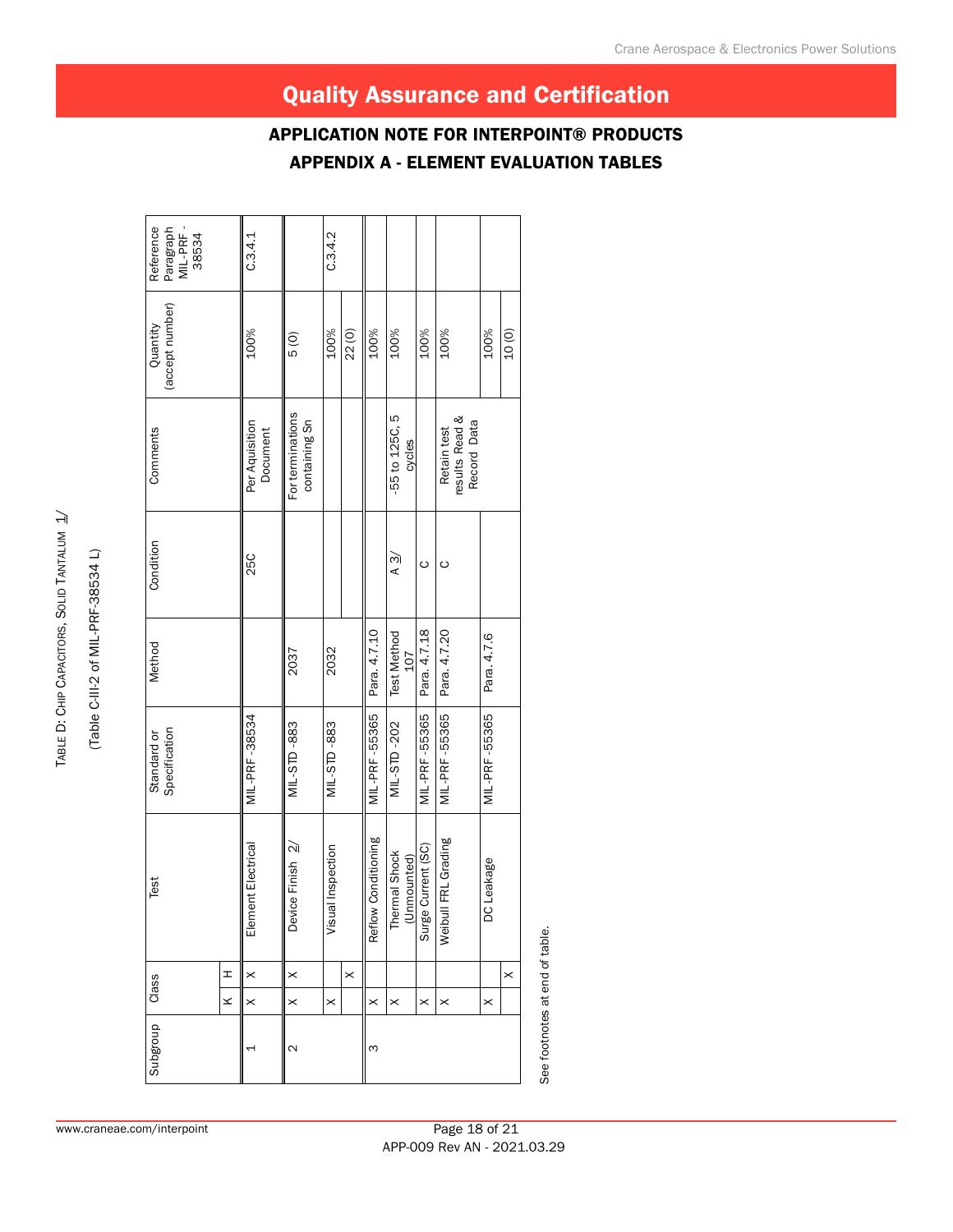TABLE D: TABLE D: CHIP CAPACITORS, SOLID TANTALUM (CONTINUED) 1/ Capacitors, Solid Tantalum ( Continued) 1/

(Table C-III-2 of MIL-PRF-38534 L) (Table C-III-2 of MIL-PRF-38534 L)

www.craneae.com/interpoint

|                                             |   |                                              |             |                           |          |               |                       | <b>APPENDIX A -</b>                                       |                         | <b>ELEMENT</b>                              |                                  | <b>EVALUATION TABLES</b>      |                                                 |                  |
|---------------------------------------------|---|----------------------------------------------|-------------|---------------------------|----------|---------------|-----------------------|-----------------------------------------------------------|-------------------------|---------------------------------------------|----------------------------------|-------------------------------|-------------------------------------------------|------------------|
| Reference<br>Paragraph<br>MIL-PRF-<br>38534 |   |                                              |             |                           |          |               |                       |                                                           |                         |                                             | C.3.4.3<br>C.3.4.6               |                               |                                                 |                  |
| (accept number)<br>Quantity                 |   | 100%                                         | 10(0)       | 100%                      | 10(0)    | 100%          | 10(0)                 | 100%                                                      | 100%                    | 22(0)                                       | $10(0)$ wires or<br>20 (1) wires | 5(0)                          | $\frac{6}{6}$                                   | 24(1)            |
| Comments                                    |   | results Read &<br>Record Data<br>Retain test |             |                           |          |               |                       | that fail +3 sigma<br>Remove parts<br>$\overline{5}$      |                         |                                             | For wire bonding<br>applications | For soldering<br>applications |                                                 | 2000 Hrs at 125C |
| Condition                                   |   |                                              |             |                           |          |               |                       | MIL-PRF-55365<br>1.2.1.6 Table III                        |                         |                                             |                                  |                               |                                                 | Per Table VI     |
| Method                                      |   | Para. 4.7.7                                  | 305         | Para. 4.7.8               |          | Para. 4.7.14  |                       |                                                           | Para. 3.5               | Para. 3.19                                  | 2011                             | 208                           |                                                 | Para. 4.7.19     |
| Specification<br>Standard or                |   | MIL-PRF-55365<br>and                         | MIL-STD-202 | MIL-PRF-55365             |          | MIL-PRF-55365 |                       | MIL-PRF-55365                                             | MIL-PRF-55365           | MIL-PRF-55365                               | MIL-STD-883                      | MIL-STD-202                   | MIL-STD-1580                                    | MIL-PRF-55365    |
| Test                                        |   | Capacitance                                  |             | <b>Dissipation Factor</b> |          | ESR           |                       | lired<br>+3 sigma cull requ<br>for DF, ESR, DC<br>Leakage | Radiographic Inspection | high<br>temperature<br>Stability at low and | Wire Bond Evaluation             | Solderability                 | $\overline{c}$<br>Destructive Physi<br>Analysis | Life Test        |
| Class                                       | I |                                              | $\times$    |                           | $\times$ |               | $\boldsymbol{\times}$ |                                                           |                         | $\mathbf{I}$                                | $\times$                         | $\times$                      |                                                 |                  |
|                                             | × | $\times$                                     |             | $\times$                  |          | $\times$      |                       | $\times$                                                  | $\times$                | $\times$                                    | $\times$                         | $\times$                      | $\times$                                        | $\times$         |
| Subgroup                                    |   | S                                            |             |                           |          |               |                       |                                                           | 4                       | Б                                           | $\frac{4}{4}$                    |                               |                                                 |                  |
|                                             |   |                                              |             |                           |          |               |                       |                                                           |                         |                                             |                                  |                               |                                                 |                  |

Page 19 of 21 APP-009 Rev AN - 2021.03.29

hybrids, element evaluation in accordance with this table is not required for capacitors procured as QPL MIL-PRF-55365 product level T or product level M with minimum Weibull FRL C hybrids, element evaluation in accordance with this table is not required for capacitors procured as QPL MIL-PRF-55365 product level T or product level M with minimum Weibull FRL C 1/ For Class H hybrid devices, element evaluation in accordance with this table is not required for capacitors that are compliant to MIL-PRF-55365 and are listed on the QPL. For Class K 1/ For Class H hybrid devices, element evaluation in accordance with this table is not required for capacitors that are compliant to MIL-PRF-55365 and are listed on the QPL. For Class K combined with surge current option C. combined with surge current option C.

Device finish test may be conducted by hybrid manufacturer upon receipt of components. Device finish test may be conducted following visual inspection at the discretion of the capacitor 2/ Using a recognized methodology (e.g. method 2037 of MIL-STD-883, JESD-213) verify that finishes containing Tin (Sn) have a minimum of 3% Lead (Pb) by weight per MIL-PRF-38534.<br>Device finish test may be conducted by hybr 2/ Using a recognized methodology (e.g. method 2037 of MIL-STD-883, JESD-213) verify that finishes containing Tin (Sn) have a minimum of 3% Lead (Pb) by weight per MIL-PRF-38534. manufacturer. manufacturer.

3/ Method 107 of MIL-STD-202 Condition A modified to adjust upper temperature limit to +125 4/ Subgroup 6 tests may be conducted in any order.<br>4/ Subgroup 6 tests may be conducted in any order. 3/ Method 107 of MIL-STD-202 Condition A modified to adjust upper temperature limit to +125 4/ Subgroup 6 tests may be conducted in any order.

4/ Subgroup 6 tests may be conducted in any order.

# Quality Assurance and Certification

Application Note for Interpoint® Products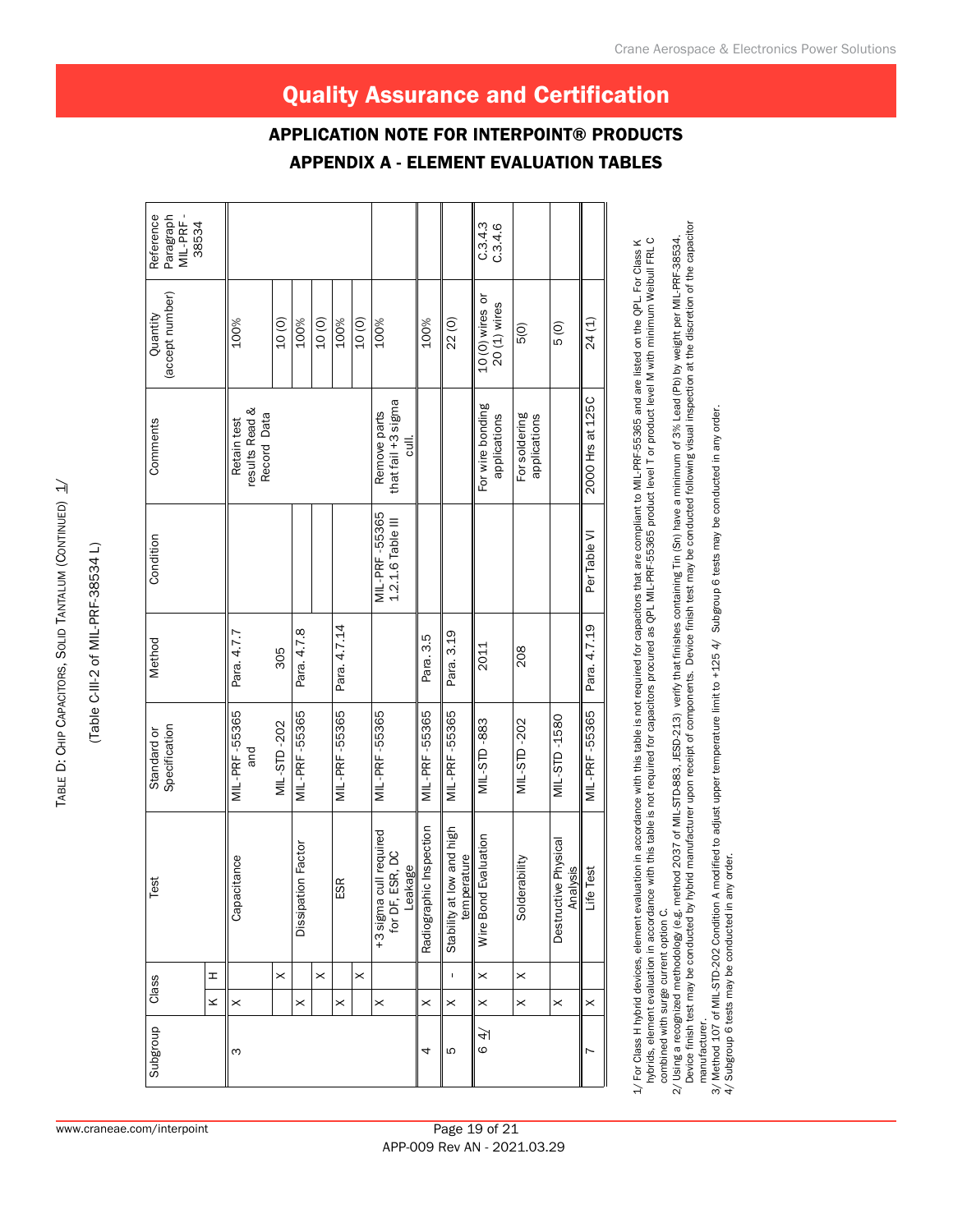# (Table C-III-4 of MIL-PRF-38534 L)

(Table E applies to purchased magnetics. It does not apply to magnetics made in-house by Crane which are made on a qualified line and do not require additional Element Evaluation.<br>Table E applies to purchased magnetics. It Table E applies to purchased magnetics. It does not apply to magnetics made in-house by Crane which are made on a qualified line and do not require additional Element Evaluation.

| Reference<br>paragraph       | MIL-PRF-<br>38534                  | C.3.4.1                 | C.3.4.2                              |         |                      | C.3.4.3               |       |                        |                          |                                     | C.3.4.3<br>C.3.4.5                   | C.3.4.3<br>C.3.4.4      |
|------------------------------|------------------------------------|-------------------------|--------------------------------------|---------|----------------------|-----------------------|-------|------------------------|--------------------------|-------------------------------------|--------------------------------------|-------------------------|
| Quantity                     | (accept number)                    | 100%                    | 100%                                 |         | 22(0)                | 10(0)                 |       | 10(0)                  |                          | 10(0)                               | 10(0)                                | 10(0)                   |
| Comments                     |                                    | 25°C                    | 5.5.3, 5.5.9, 5.5.12<br>MIL-STD-981: |         |                      | 10 cycles             |       | Y1 direction           | Y1 direction             | 96hrs, Max Load<br>$T = Max Rating$ | 5.5.3, 5.5.9, 5.5.12<br>MIL-STD-981: |                         |
| Condition                    |                                    |                         |                                      |         |                      | ပ                     |       | ≃                      | ⋖                        | Class S                             |                                      |                         |
| Method                       |                                    |                         | 2032                                 |         | 2032                 | 1010                  |       | 2002                   | 2001                     | 5.6.7.3.4<br>Section                | 2032                                 |                         |
| Specification<br>Standard or |                                    | Acquisition<br>Document | 883 and MIL-<br>MIL-STD-             | STD-981 | $ML-STD$ .<br>883    | MIL-STD-<br>883       |       | MIL-STD<br>883         |                          | MIL-STD-<br>981                     | 883 and MIL-<br>STD-981<br>MIL-STD   | Acquisition<br>Document |
| Test                         |                                    | Electrical<br>Element   | Inspection<br>Visual                 |         | Inspection<br>Visual | Temperature           | Cycle | Mechanical<br>Shock or | Acceleration<br>Constant | Burn-In                             | Inspection<br>Visual                 | Electrical<br>Element   |
|                              | H Open<br>Closed<br>and<br>ने      | $\times$                |                                      |         | $\times$             |                       |       |                        |                          |                                     | ×                                    | $\times$                |
| Class                        | $\times \frac{6}{9}$ $\Rightarrow$ | $\times$                | $\boldsymbol{\times}$                |         |                      |                       |       |                        |                          |                                     | $\boldsymbol{\times}$                | $\boldsymbol{\times}$   |
|                              | Closed                             | $\times$                | $\times$                             |         |                      | $\boldsymbol{\times}$ |       | $\times$               |                          | $\boldsymbol{\times}$               | $\boldsymbol{\times}$                | $\boldsymbol{\times}$   |
| Subgroup                     |                                    | 4                       | 2                                    |         |                      | ო                     |       |                        |                          |                                     |                                      |                         |

See footnotes at end of table. See footnotes at end of table.

Page 20 of 21 APP-009 Rev AN - 2021.03.29

# Quality Assurance and Certification

APPENDIX A - ELEMENT EVALUATION TABLES Application Note for Interpoint® Products